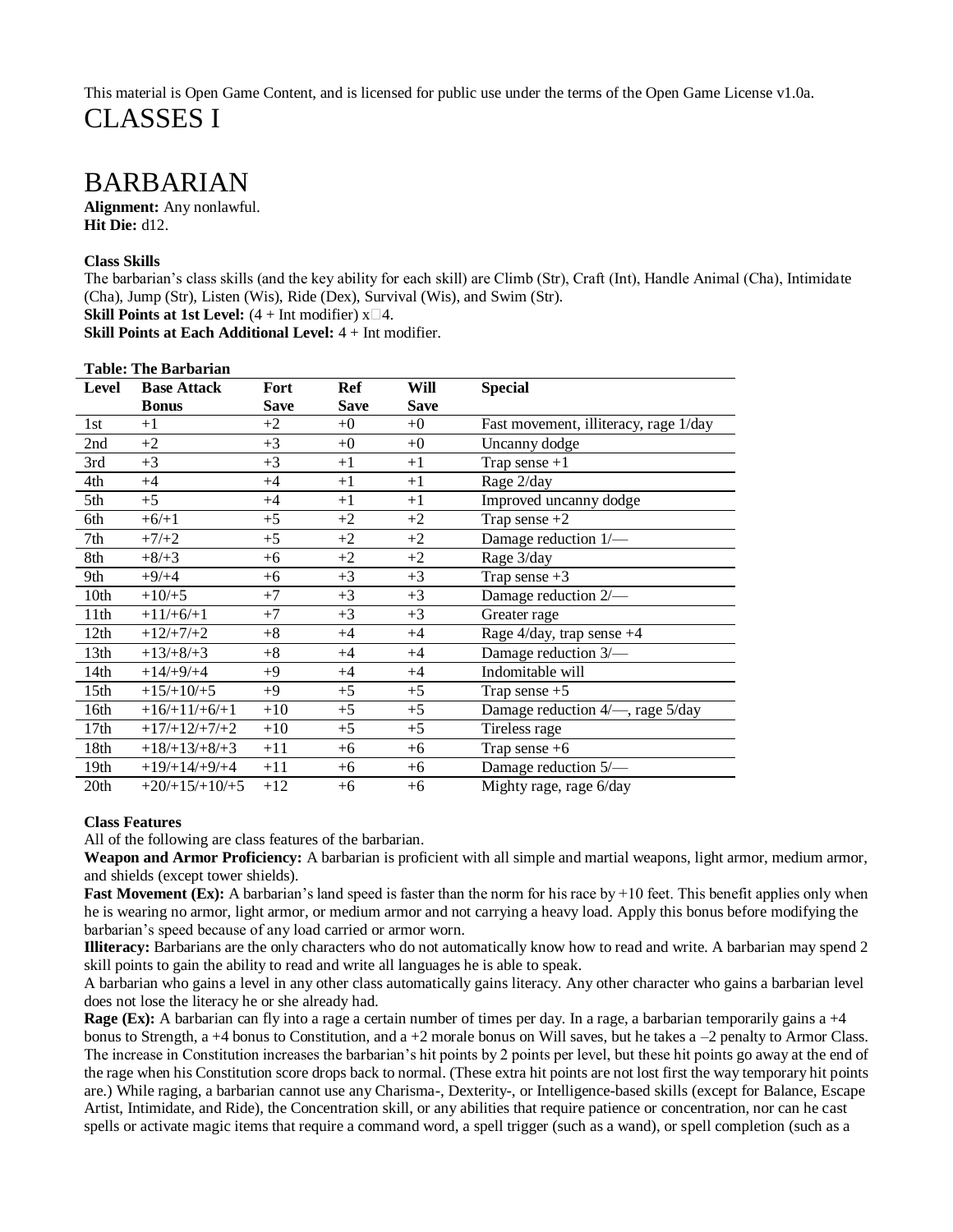scroll) to function. He can use any feat he has except Combat Expertise, item creation feats, and metamagic feats. A fit of rage lasts for a number of rounds equal to 3 + the character's (newly improved) Constitution modifier. A barbarian may prematurely end his rage. At the end of the rage, the barbarian loses the rage modifiers and restrictions and becomes fatigued (–2 penalty to Strength, –2 penalty to Dexterity, can't charge or run) for the duration of the current encounter (unless he is a 17th-level barbarian, at which point this limitation no longer applies; see below).

A barbarian can fly into a rage only once per encounter. At 1st level he can use his rage ability once per day. At 4th level and every four levels thereafter, he can use it one additional time per day (to a maximum of six times per day at 20th level). Entering a rage takes no time itself, but a barbarian can do it only during his action, not in response to someone else's action.

**Uncanny Dodge (Ex):** At 2nd level, a barbarian retains his Dexterity bonus to AC (if any) even if he is caught flat-footed or struck by an invisible attacker. However, he still loses his Dexterity bonus to AC if immobilized. If a barbarian already has uncanny dodge from a different class, he automatically gains improved uncanny dodge (see below) instead.

**Trap Sense (Ex):** Starting at 3rd level, a barbarian gains a +1 bonus on Reflex saves made to avoid traps and a +1 dodge bonus to AC against attacks made by traps. These bonuses rise by +1 every three barbarian levels thereafter (6th, 9th, 12th, 15th, and 18th level). Trap sense bonuses gained from multiple classes stack.

**Improved Uncanny Dodge (Ex):** At 5th level and higher, a barbarian can no longer be flanked. This defense denies a rogue the ability to sneak attack the barbarian by flanking him, unless the attacker has at least four more rogue levels than the target has barbarian levels. If a character already has uncanny dodge (see above) from a second class, the character automatically gains improved uncanny dodge instead, and the levels from the classes that grant uncanny dodge stack to determine the minimum level a rogue must be to flank the character.

**Damage Reduction (Ex):** At 7th level, a barbarian gains Damage Reduction. Subtract 1 from the damage the barbarian takes each time he is dealt damage from a weapon or a natural attack. At 10th level, and every three barbarian levels thereafter (13th, 16th, and 19th level), this damage reduction rises by 1 point. Damage reduction can reduce damage to 0 but not below 0. **Greater Rage (Ex):** At 11th level, a barbarian's bonuses to Strength and Constitution during his rage each increase to +6, and his morale bonus on Will saves increases to  $+3$ . The penalty to AC remains at  $-2$ .

**Indomitable Will (Ex):** While in a rage, a barbarian of 14th level or higher gains a +4 bonus on Will saves to resist enchantment spells. This bonus stacks with all other modifiers, including the morale bonus on Will saves he also receives during his rage.

**Tireless Rage (Ex):** At 17th level and higher, a barbarian no longer becomes fatigued at the end of his rage. **Mighty Rage (Ex):** At 20th level, a barbarian's bonuses to Strength and Constitution during his rage each increase to +8, and his morale bonus on Will saves increases to  $+4$ . The penalty to AC remains at  $-2$ .

#### **Ex-Barbarians**

A barbarian who becomes lawful loses the ability to rage and cannot gain more levels as a barbarian. He retains all the other benefits of the class (damage reduction, fast movement, trap sense, and uncanny dodge).

## BARD

**Alignment:** Any nonlawful. **Hit Die:** d6.

#### **Class Skills**

The bard's class skills (and the key ability for each skill) are Appraise (Int), Balance (Dex), Bluff (Cha), Climb (Str), Concentration (Con), Craft (Int), Decipher Script (Int), Diplomacy (Cha), Disguise (Cha), Escape Artist (Dex), Gather Information (Cha), Hide (Dex), Jump (Str), Knowledge (all skills, taken individually) (Int), Listen (Wis), Move Silently (Dex), Perform (Cha), Profession (Wis), Sense Motive (Wis), Sleight of Hand (Dex), Speak Language (n/a), Spellcraft (Int), Swim (Str), Tumble (Dex), and Use Magic Device (Cha).

**Skill Points at 1st Level:**  $(6 + \text{Int modifier}) x4$ .

**Skill Points at Each Additional Level:** 6 + Int modifier.

#### **Table: The Bard**

|       |                    |             |             |             |                                 |     |     |     |     | Spells per Day —— |      |
|-------|--------------------|-------------|-------------|-------------|---------------------------------|-----|-----|-----|-----|-------------------|------|
|       | <b>Base Attack</b> | Fort        | Ref         | Will        |                                 |     |     |     |     |                   |      |
| Level | <b>Bonus</b>       | <b>Save</b> | <b>Save</b> | <b>Save</b> | <b>Special</b>                  | 1st | 2nd | 3rd | 4th | 5th               | -6th |
|       |                    |             |             |             | Bardic music, bardic            |     |     |     |     |                   |      |
|       |                    |             |             |             | knowledge, countersong,         |     |     |     |     |                   |      |
| 1st   | $+0$               | $+0$        | $+2$        | $+2$        | fascinate, inspire courage $+1$ |     |     |     |     |                   |      |
| 2nd   | $+1$               | $+0$        | $+3$        | $+3$        |                                 |     |     |     |     |                   |      |
| 3rd   | $+2$               | $+1$        | $+3$        | $+3$        | Inspire competence              |     |     |     |     |                   |      |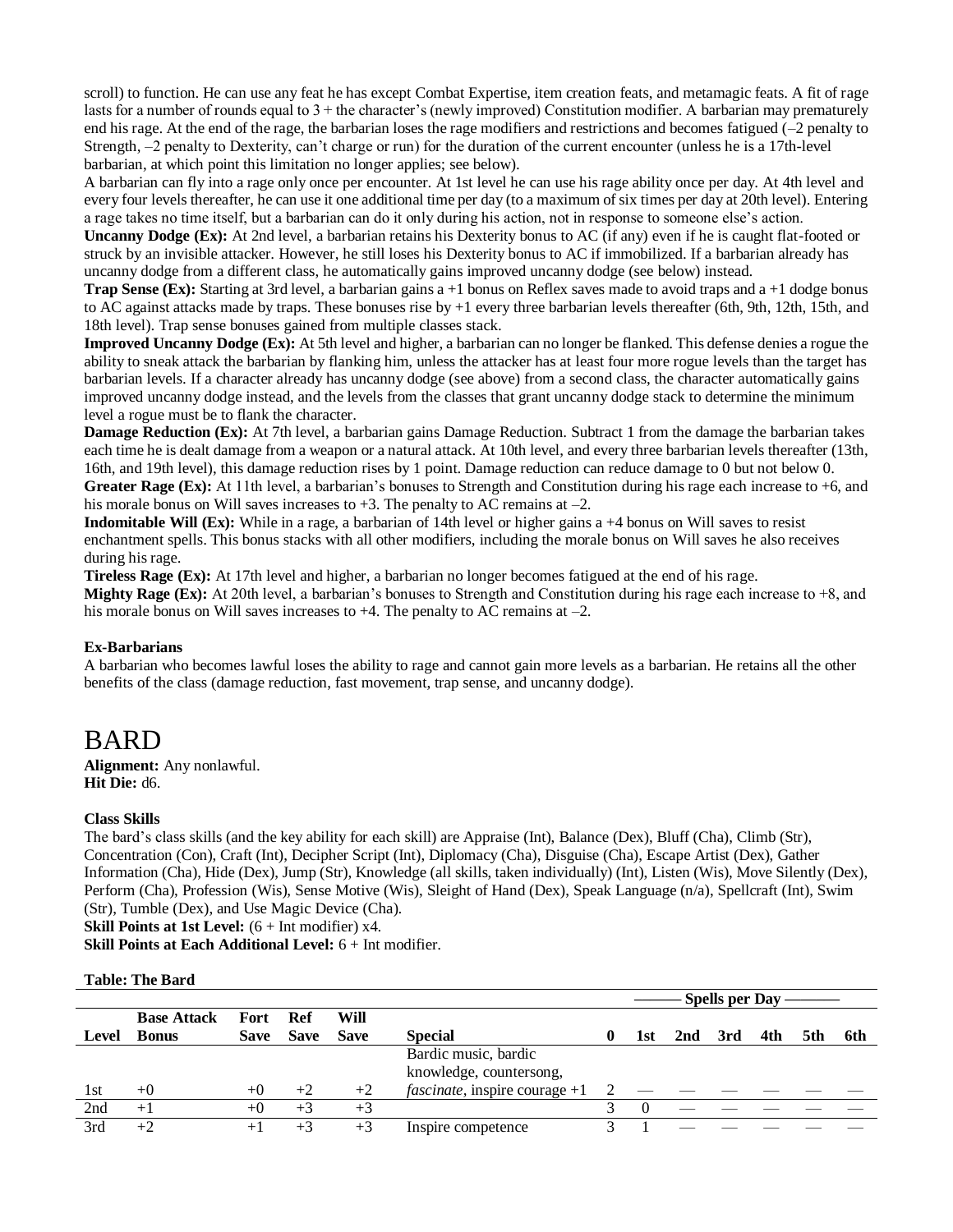| 4th              | $+3$         | $+1$ | $+4$  | $+4$  |                      | 3 | 2 | $\Omega$       |                |                |                |                |
|------------------|--------------|------|-------|-------|----------------------|---|---|----------------|----------------|----------------|----------------|----------------|
| 5th              | $+3$         | $+1$ | $+4$  | $+4$  |                      | 3 | 3 |                |                |                |                |                |
| 6th              | $+4$         | $+2$ | $+5$  | $+5$  | Suggestion           | 3 | 3 | 2              |                |                |                |                |
| 7th              | $+5$         | $+2$ | $+5$  | $+5$  |                      | 3 | 3 | $\mathfrak{D}$ | O              |                |                |                |
| 8th              | $+6/+1$      | $+2$ | $+6$  | $+6$  | Inspire courage $+2$ | 3 | 3 | 3              |                |                |                |                |
| 9th              | $+6/+1$      | $+3$ | $+6$  | $+6$  | Inspire greatness    | 3 | 3 | 3              | 2              |                |                |                |
| 10th             | $+7/+2$      | $+3$ | $+7$  | $+7$  |                      | 3 | 3 | 3              | $\mathfrak{D}$ | 0              |                |                |
| 11 <sup>th</sup> | $+8/+3$      | $+3$ | $+7$  | $+7$  |                      | 3 | 3 | 3              | 3              |                |                |                |
| 12th             | $+9/+4$      | $+4$ | $+8$  | $+8$  | Song of freedom      | 3 | 3 | 3              | 3              | 2              |                |                |
| 13th             | $+9/+4$      | $+4$ | $+8$  | $+8$  |                      | 3 | 3 | 3              | 3              | $\mathfrak{D}$ | $\Omega$       |                |
| 14th             | $+10/+5$     | $+4$ | $+9$  | $+9$  | Inspire courage $+3$ | 4 | 3 | 3              | 3              | 3              |                |                |
| 15 <sub>th</sub> | $+11/+6/+1$  | $+5$ | $+9$  | $+9$  | Inspire heroics      | 4 | 4 | 3              | 3              | 3              | 2              |                |
| 16th             | $+12/+7/+2$  | $+5$ | $+10$ | $+10$ |                      | 4 | 4 | 4              | 3              | $\mathcal{R}$  | $\mathfrak{D}$ | $\Omega$       |
| 17th             | $+12/+7/+2$  | $+5$ | $+10$ | $+10$ |                      | 4 | 4 | 4              | 4              | 3              | 3              |                |
| 18th             | $+13/+8/+3$  | $+6$ | $+11$ | $+11$ | Mass suggestion      | 4 | 4 | 4              | 4              | 4              |                | $\overline{2}$ |
| 19th             | $+14/+9/+4$  | $+6$ | $+11$ | $+11$ |                      | 4 | 4 | 4              | 4              | 4              | 4              | 3              |
| 20th             | $+15/+10/+5$ | $+6$ | $+12$ | $+12$ | Inspire courage $+4$ | 4 | 4 | 4              | 4              | 4              | 4              | 4              |

#### **Table: Bard Spells Known**

|                  |   | <b>Spells Known</b> |                |                |                |         |                |  |  |  |  |
|------------------|---|---------------------|----------------|----------------|----------------|---------|----------------|--|--|--|--|
| <b>Level</b>     | 0 | 1st                 | 2nd            | 3rd            | 4th            | 5th     | 6th            |  |  |  |  |
| 1st              | 4 |                     |                |                |                |         |                |  |  |  |  |
| 2nd              | 5 | $2^{1}$             |                |                |                |         |                |  |  |  |  |
| 3rd              | 6 | 3                   |                |                |                |         |                |  |  |  |  |
| 4th              | 6 | 3                   | $2^{1}$        |                |                |         |                |  |  |  |  |
| 5th              | 6 | 4                   | 3              |                |                |         |                |  |  |  |  |
| 6th              | 6 | 4                   | 3              |                |                |         |                |  |  |  |  |
| 7th              | 6 | 4                   | 4              | 2 <sup>1</sup> |                |         |                |  |  |  |  |
| 8th              | 6 | 4                   | 4              | 3              |                |         |                |  |  |  |  |
| 9th              | 6 | 4                   | 4              | $\overline{3}$ |                |         |                |  |  |  |  |
| 10th             | 6 | 4                   | 4              | 4              | $2^{1}$        |         |                |  |  |  |  |
| 11th             | 6 | 4                   | 4              | 4              | 3              |         |                |  |  |  |  |
| 12th             | 6 | 4                   | 4              | 4              | 3              |         |                |  |  |  |  |
| 13th             | 6 | 4                   | $\overline{4}$ | 4              | 4              | $2^{1}$ |                |  |  |  |  |
| 14th             | 6 | 4                   | 4              | 4              | 4              | 3       |                |  |  |  |  |
| 15th             | 6 | 4                   | 4              | 4              | 4              | 3       |                |  |  |  |  |
| 16th             | 6 | 5                   | 4              | 4              | 4              | 4       | $2^1$          |  |  |  |  |
| 17 <sub>th</sub> | 6 | 5                   | 5              | 4              | 4              | 4       | 3              |  |  |  |  |
| 18th             | 6 | 5                   | 5              | 5              | $\overline{4}$ | 4       | 3              |  |  |  |  |
| 19th             | 6 | 5                   | 5              | 5              | 5              | 4       | $\overline{4}$ |  |  |  |  |
| 20th             | 6 | 5                   | 5              | 5              | 5              | 5       | 4              |  |  |  |  |

<sup>1</sup> Provided the bard has a high enough Charisma score to have a bonus spell of this level.

#### **Class Features**

All of the following are class features of the bard.

**Weapon and Armor Proficiency:** A bard is proficient with all simple weapons, plus the longsword, rapier, sap, short sword, shortbow, and whip. Bards are proficient with light armor and shields (except tower shields). A bard can cast bard spells while wearing light armor without incurring the normal arcane spell failure chance. However, like any other arcane spellcaster, a bard wearing medium or heavy armor or using a shield incurs a chance of arcane spell failure if the spell in question has a somatic component (most do). A multiclass bard still incurs the normal arcane spell failure chance for arcane spells received from other classes.

**Spells:** A bard casts arcane spells, which are drawn from the bard spell list. He can cast any spell he knows without preparing it ahead of time. Every bard spell has a verbal component (singing, reciting, or music). To learn or cast a spell, a bard must have a Charisma score equal to at least  $10 +$  the spell. The Difficulty Class for a saving throw against a bard's spell is  $10 +$  the spell level + the bard's Charisma modifier.

Like other spellcasters, a bard can cast only a certain number of spells of each spell level per day. His base daily spell allotment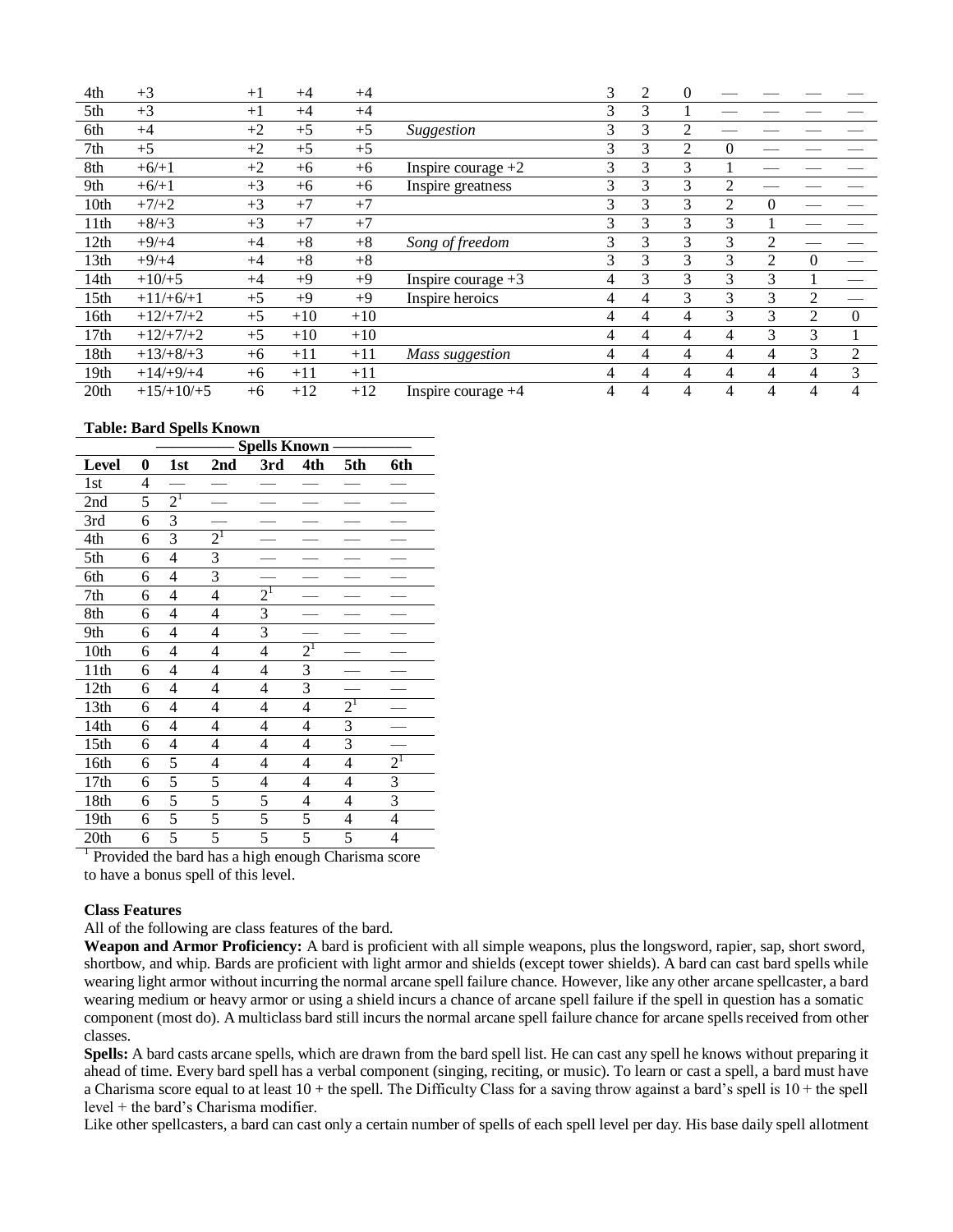is given on Table: The Bard. In addition, he receives bonus spells per day if he has a high Charisma score. When Table: Bard Spells Known indicates that the bard gets 0 spells per day of a given spell level, he gains only the bonus spells he would be entitled to based on his Charisma score for that spell level.

The bard's selection of spells is extremely limited. A bard begins play knowing four 0-level spells of your choice. At most new bard levels, he gains one or more new spells, as indicated on Table: Bard Spells Known. (Unlike spells per day, the number of spells a bard knows is not affected by his Charisma score; the numbers on Table: Bard Spells Known are fixed.)

Upon reaching 5th level, and at every third bard level after that (8th, 11th, and so on), a bard can choose to learn a new spell in place of one he already knows. In effect, the bard "loses" the old spell in exchange for the new one. The new spell's level must be the same as that of the spell being exchanged, and it must be at least two levels lower than the highest-level bard spell the bard can cast. A bard may swap only a single spell at any given level, and must choose whether or not to swap the spell at the same time that he gains new spells known for the level.

As noted above, a bard need not prepare his spells in advance. He can cast any spell he knows at any time, assuming he has not yet used up his allotment of spells per day for the spell's level.

**Bardic Knowledge:** A bard may make a special bardic knowledge check with a bonus equal to his bard level + his Intelligence modifier to see whether he knows some relevant information about local notable people, legendary items, or noteworthy places. (If the bard has 5 or more ranks in Knowledge (history), he gains a +2 bonus on this check.)

A successful bardic knowledge check will not reveal the powers of a magic item but may give a hint as to its general function. A bard may not take 10 or take 20 on this check; this sort of knowledge is essentially random.

### **DC Type of Knowledge**

| 10 | Common, known by at least a substantial minority drinking; common legends of the local population. |
|----|----------------------------------------------------------------------------------------------------|
|    | 20 Uncommon but available, known by only a few people legends.                                     |

25 Obscure, known by few, hard to come by.

30 Extremely obscure, known by very few, possibly forgotten by most who once knew it, possibly known only by those who don't understand the significance of the knowledge.

**Bardic Music:** Once per day per bard level, a bard can use his song or poetics to produce magical effects on those around him (usually including himself, if desired). While these abilities fall under the category of bardic music and the descriptions discuss singing or playing instruments, they can all be activated by reciting poetry, chanting, singing lyrical songs, singing melodies, whistling, playing an instrument, or playing an instrument in combination with some spoken performance. Each ability requires both a minimum bard level and a minimum number of ranks in the Perform skill to qualify; if a bard does not have the required number of ranks in at least one Perform skill, he does not gain the bardic music ability until he acquires the needed ranks. Starting a bardic music effect is a standard action. Some bardic music abilities require concentration, which means the bard must take a standard action each round to maintain the ability. Even while using bardic music that doesn't require concentration, a bard cannot cast spells, activate magic items by spell completion (such as scrolls), or activate magic items by magic word (such as wands). Just as for casting a spell with a verbal component, a deaf bard has a 20% chance to fail when attempting to use bardic music. If he fails, the attempt still counts against his daily limit.

*Countersong (Su):* A bard with 3 or more ranks in a Perform skill can use his music or poetics to counter magical effects that depend on sound (but not spells that simply have verbal components). Each round of the countersong, he makes a Perform check. Any creature within 30 feet of the bard (including the bard himself ) that is affected by a sonic or language-dependent magical attack may use the bard's Perform check result in place of its saving throw if, after the saving throw is rolled, the Perform check result proves to be higher. If a creature within range of the countersong is already under the effect of a noninstantaneous sonic or language-dependent magical attack, it gains another saving throw against the effect each round it hears the countersong, but it must use the bard's Perform check result for the save. Countersong has no effect against effects that don't allow saves. The bard may keep up the countersong for 10 rounds.

*Fascinate (Sp):* A bard with 3 or more ranks in a Perform skill can use his music or poetics to cause one or more creatures to become fascinated with him. Each creature to be fascinated must be within 90 feet, able to see and hear the bard, and able to pay attention to him. The bard must also be able to see the creature. The distraction of a nearby combat or other dangers prevents the ability from working. For every three levels a bard attains beyond 1st, he can target one additional creature with a single use of this ability.

To use the ability, a bard makes a Perform check. His check result is the DC for each affected creature's Will save against the effect. If a creature's saving throw succeeds, the bard cannot attempt to fascinate that creature again for 24 hours. If its saving throw fails, the creature sits quietly and listens to the song, taking no other actions, for as long as the bard continues to play and concentrate (up to a maximum of 1 round per bard level). While fascinated, a target takes a –4 penalty on skill checks made as reactions, such as Listen and Spot checks. Any potential threat requires the bard to make another Perform check and allows the creature a new saving throw against a DC equal to the new Perform check result.

Any obvious threat, such as someone drawing a weapon, casting a spell, or aiming a ranged weapon at the target, automatically breaks the effect. *Fascinate* is an enchantment (compulsion), mind-affecting ability.

*Inspire Courage (Su):* A bard with 3 or more ranks in a Perform skill can use song or poetics to inspire courage in his allies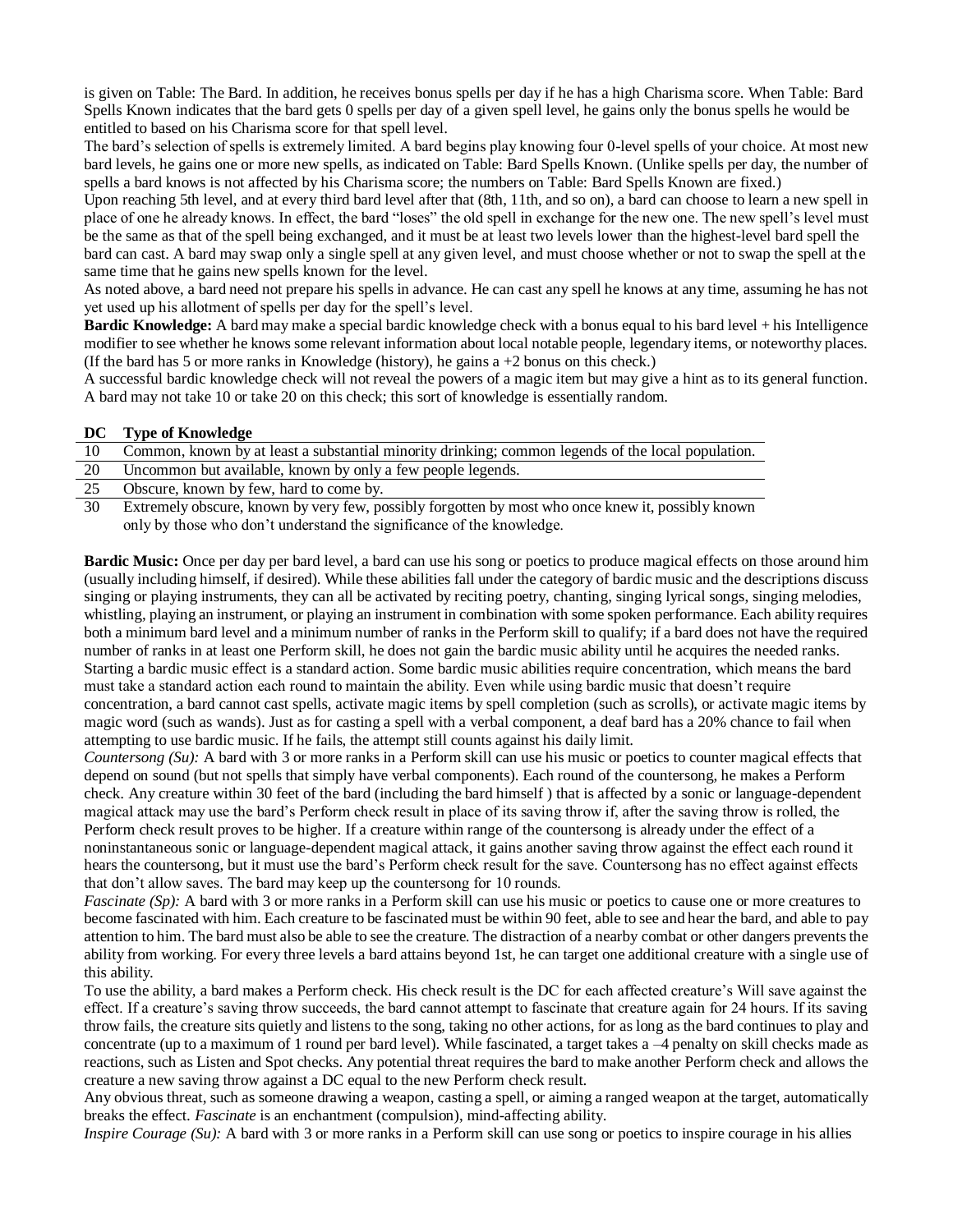(including himself ), bolstering them against fear and improving their combat abilities. To be affected, an ally must be able to hear the bard sing. The effect lasts for as long as the ally hears the bard sing and for 5 rounds thereafter. An affected ally receives a +1 morale bonus on saving throws against charm and fear effects and a +1 morale bonus on attack and weapon damage rolls. At 8th level, and every six bard levels thereafter, this bonus increases by 1 (+2 at 8th, +3 at 14th, and +4 at 20th). Inspire courage is a mind-affecting ability.

*Inspire Competence (Su):* A bard of 3rd level or higher with 6 or more ranks in a Perform skill can use his music or poetics to help an ally succeed at a task. The ally must be within 30 feet and able to see and hear the bard. The bard must also be able to see the ally.

The ally gets  $a + 2$  competence bonus on skill checks with a particular skill as long as he or she continues to hear the bard's music. Certain uses of this ability are infeasible. The effect lasts as long as the bard concentrates, up to a maximum of 2 minutes. A bard can't inspire competence in himself. Inspire competence is a mind-affecting ability.

*Suggestion (Sp):* A bard of 6th level or higher with 9 or more ranks in a Perform skill can make a *suggestion* (as the spell) to a creature that he has already fascinated (see above). Using this ability does not break the bard's concentration on the *fascinate*  effect, nor does it allow a second saving throw against the *fascinate* effect.

Making a *suggestion* doesn't count against a bard's daily limit on bardic music performances. A Will saving throw (DC 10 + 1/2 bard's level + bard's Cha modifier) negates the effect. This ability affects only a single creature (but see *mass suggestion*, below). *Suggestion* is an enchantment (compulsion), mind-affecting, language dependent ability.

*Inspire Greatness (Su):* A bard of 9th level or higher with 12 or more ranks in a Perform skill can use music or poetics to inspire greatness in himself or a single willing ally within 30 feet, granting him or her extra fighting capability. For every three levels a bard attains beyond 9th, he can target one additional ally with a single use of this ability (two at 12th level, three at 15th, four at 18th). To inspire greatness, a bard must sing and an ally must hear him sing. The effect lasts for as long as the ally hears the bard sing and for 5 rounds thereafter. A creature inspired with greatness gains 2 bonus Hit Dice (d10s), the commensurate number of temporary hit points (apply the target's Constitution modifier, if any, to these bonus Hit Dice), a +2 competence bonus on attack rolls, and a +1 competence bonus on Fortitude saves. The bonus Hit Dice count as regular Hit Dice for determining the effect of spells that are Hit Dice dependant. Inspire greatness is a mind-affecting ability.

*Song of Freedom (Sp):* A bard of 12th level or higher with 15 or more ranks in a Perform skill can use music or poetics to create an effect equivalent to the *break enchantment* spell (caster level equals the character's bard level). Using this ability requires 1 minute of uninterrupted concentration and music, and it functions on a single target within 30 feet. A bard can't use *song of freedom* on himself.

*Inspire Heroics (Su):* A bard of 15th level or higher with 18 or more ranks in a Perform skill can use music or poetics to inspire tremendous heroism in himself or a single willing ally within 30 feet. For every three bard levels the character attains beyond 15th, he can inspire heroics in one additional creature. To inspire heroics, a bard must sing and an ally must hear the bard sing for a full round. A creature so inspired gains a +4 morale bonus on saving throws and a +4 dodge bonus to AC. The effect lasts for as long as the ally hears the bard sing and for up to 5 rounds thereafter. Inspire heroics is a mind-affecting ability.

*Mass Suggestion (Sp):* This ability functions like *suggestion,* above, except that a bard of 18th level or higher with 21 or more ranks in a Perform skill can make the *suggestion* simultaneously to any number of creatures that he has already fascinated (see above). *Mass suggestion* is an enchantment (compulsion), mind-affecting, language-dependent ability.

## **Ex-Bards**

A bard who becomes lawful in alignment cannot progress in levels as a bard, though he retains all his bard abilities.

# CLERIC

**Alignment:** A cleric's alignment must be within one step of his deity's (that is, it may be one step away on either the lawful–chaotic axis or the good–evil axis, but not both). A cleric may not be neutral unless his deity's alignment is also neutral. **Hit Die:** d8.

## **Class Skills**

The cleric's class skills (and the key ability for each skill) are Concentration (Con), Craft (Int), Diplomacy (Cha), Heal (Wis), Knowledge (arcana) (Int), Knowledge (history) (Int), Knowledge (religion) (Int), Knowledge (the planes) (Int), Profession (Wis), and Spellcraft (Int).

**Domains and Class Skills:** A cleric who chooses the Animal or Plant domain adds Knowledge (nature) (Int) to the cleric class skills listed above. A cleric who chooses the Knowledge domain adds all Knowledge (Int) skills to the list. A cleric who chooses the Travel domain adds Survival (Wis) to the list. A cleric who chooses the Trickery domain adds Bluff (Cha), Disguise (Cha), and Hide (Dex) to the list. See Deity, Domains, and Domain Spells, below, for more information. **Skill Points at 1st Level:**  $(2 + \text{Int modifier}) \times \square 4$ .

**Skill Points at Each Additional Level:** 2 + Int modifier.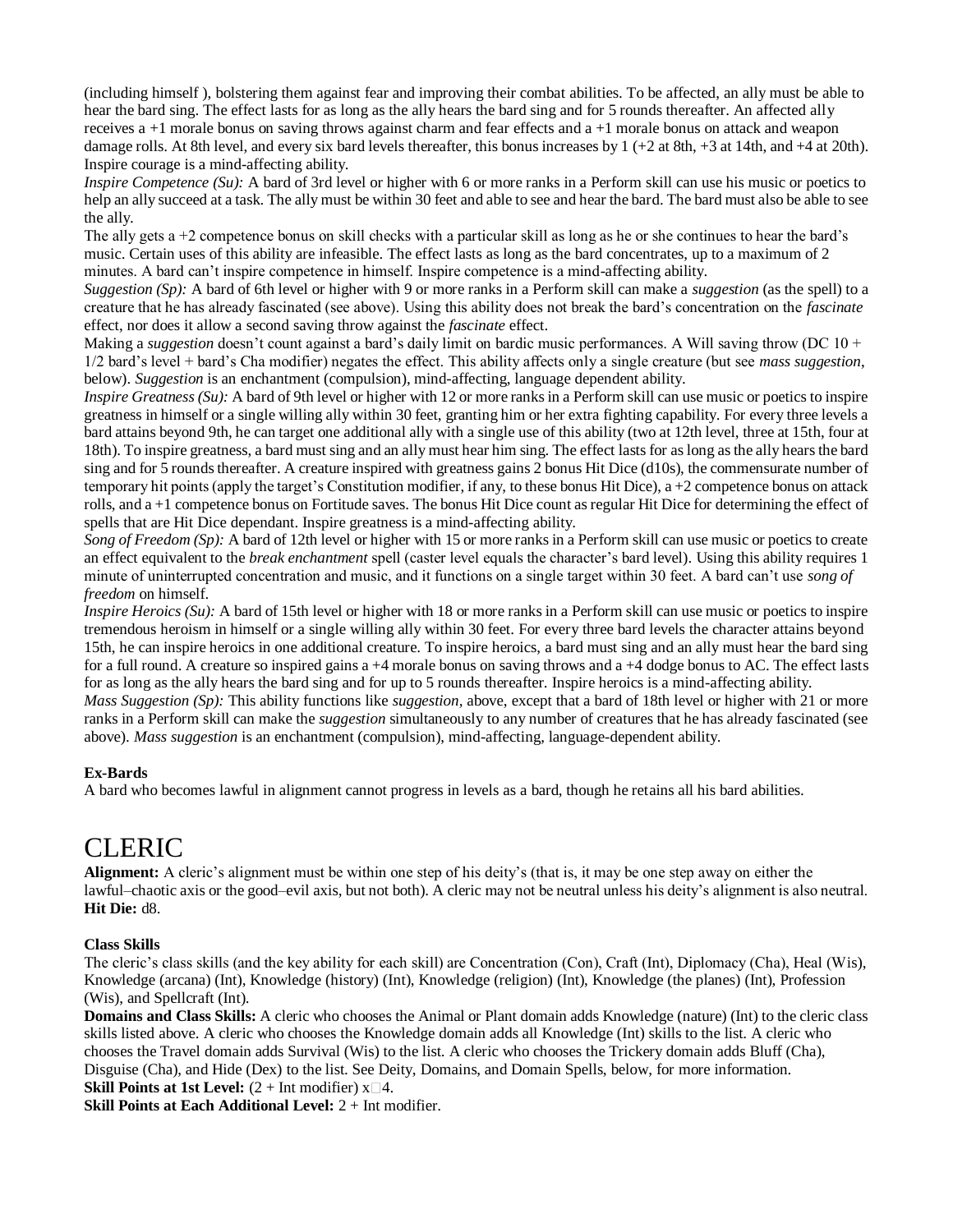**Table: The Cleric**

|                  |                    |             |             |             |                | Spells per Day <sup>1</sup> |         |                 |         |          |         |         |         |         |                                           |
|------------------|--------------------|-------------|-------------|-------------|----------------|-----------------------------|---------|-----------------|---------|----------|---------|---------|---------|---------|-------------------------------------------|
|                  | <b>Base Attack</b> | Fort        | <b>Ref</b>  | Will        |                |                             |         |                 |         |          |         |         |         |         |                                           |
| Level            | <b>Bonus</b>       | <b>Save</b> | <b>Save</b> | <b>Save</b> | <b>Special</b> | $\bf{0}$                    | 1st     | 2 <sub>nd</sub> | 3rd     | 4th      | 5th     | 6th     | 7th     | 8th     | 9th                                       |
|                  |                    |             |             |             | Turn or        |                             |         |                 |         |          |         |         |         |         |                                           |
|                  |                    |             |             |             | rebuke         |                             |         |                 |         |          |         |         |         |         |                                           |
| 1st              | $+0$               | $+2$        | $+0$        | $+2$        | undead         | 3                           | $1+1$   |                 |         |          |         |         |         |         |                                           |
| 2nd              | $+1$               | $+3$        | $+0$        | $+3$        |                | 4                           | $2+1$   |                 |         |          |         |         |         |         |                                           |
| 3rd              | $+2$               | $+3$        | $+1$        | $+3$        |                | 4                           | $2 + 1$ | $1 + 1$         |         |          |         |         |         |         |                                           |
| 4th              | $+3$               | $+4$        | $+1$        | $+4$        |                | 5                           | $3+1$   | $2 + 1$         |         |          |         |         |         |         |                                           |
| 5th              | $+3$               | $+4$        | $+1$        | $+4$        |                | 5                           | $3+1$   | $2+1$           | $1+1$   |          |         |         |         |         |                                           |
| 6th              | $+4$               | $+5$        | $+2$        | $+5$        |                | 5                           | $3+1$   | $3 + 1$         | $2 + 1$ |          |         |         |         |         |                                           |
| 7th              | $+5$               | $+5$        | $+2$        | $+5$        |                | 6                           | 4+1     | $3 + 1$         | $2+1$   | $1 + 1$  |         |         |         |         |                                           |
| 8th              | $+6/+1$            | $+6$        | $+2$        | $+6$        |                | 6                           | 4+1     | $3 + 1$         | $3 + 1$ | $^{2+1}$ |         |         |         |         |                                           |
| 9th              | $+6/+1$            | $+6$        | $+3$        | $+6$        |                | 6                           | $4 + 1$ | $4 + 1$         | $3 + 1$ | $^{2+1}$ | $1 + 1$ |         |         |         |                                           |
| 10th             | $+7/+2$            | $^{+7}$     | $+3$        | $+7$        |                | 6                           | $4 + 1$ | $4 + 1$         | $3 + 1$ | $3+1$    | $2 + 1$ |         |         |         |                                           |
| 11 <sup>th</sup> | $+8/+3$            | $^{+7}$     | $+3$        | $+7$        |                | 6                           | $5 + 1$ | $4 + 1$         | $4 + 1$ | $3+1$    | $2 + 1$ | $1+1$   |         |         |                                           |
| 12th             | $+9/+4$            | $+8$        | $+4$        | $+8$        |                | 6                           | $5 + 1$ | $4 + 1$         | $4 + 1$ | $3+1$    | $3 + 1$ | $2 + 1$ |         |         |                                           |
| 13th             | $+9/+4$            | $+8$        | $+4$        | $+8$        |                | 6                           | $5 + 1$ | $5 + 1$         | $4 + 1$ | $4 + 1$  | $3 + 1$ | $2 + 1$ | $1+1$   |         |                                           |
| 14th             | $+10/+5$           | $+9$        | $+4$        | $+9$        |                | 6                           | $5 + 1$ | $5 + 1$         | $4 + 1$ | 4+1      | $3 + 1$ | $3 + 1$ | $2 + 1$ |         |                                           |
| 15 <sub>th</sub> | $+11/+6/+1$        | $+9$        | $+5$        | $+9$        |                | 6                           | $5 + 1$ | $5 + 1$         | $5 + 1$ | $4 + 1$  | $4 + 1$ | $3 + 1$ | $2 + 1$ | $1+1$   | $\qquad \qquad \overline{\qquad \qquad }$ |
| 16th             | $+12/+7/+2$        | $+10$       | $+5$        | $+10$       |                | 6                           | $5 + 1$ | $5 + 1$         | $5 + 1$ | 4+1      | $4 + 1$ | $3 + 1$ | $3 + 1$ | $2 + 1$ |                                           |
| 17th             | $+12/+7/+2$        | $+10$       | $+5$        | $+10$       |                | 6                           | $5 + 1$ | $5 + 1$         | $5 + 1$ | $5 + 1$  | $4 + 1$ | 4+1     | $3 + 1$ | $2 + 1$ | $1 + 1$                                   |
| 18th             | $+13/+8/+3$        | $+11$       | $+6$        | $+11$       |                | 6                           | $5 + 1$ | $5 + 1$         | $5 + 1$ | $5 + 1$  | $4 + 1$ | $4 + 1$ | $3 + 1$ | $3 + 1$ | $2 + 1$                                   |
| 19th             | $+14/+9/+4$        | $+11$       | $+6$        | $+11$       |                | 6                           | $5 + 1$ | $5 + 1$         | $5 + 1$ | $5 + 1$  | $5 + 1$ | 4+1     | $4 + 1$ | $3 + 1$ | $3 + 1$                                   |
| 20th             | $+15/+10/+5$       | $+12$       | $+6$        | $+12$       |                | 6                           | $5 + 1$ | $5 + 1$         | $5 + 1$ | $5 + 1$  | $5 + 1$ | 4+1     | $4 + 1$ | $4 + 1$ | $4 + 1$                                   |

<sup>1</sup> In addition to the stated number of spells per day for 1st-through 9th-level spells, a cleric gets a domain spell for each spell level, starting at 1st.

The "+1" in the entries on this table represents that spell. Domain spells are in addition to any bonus spells the cleric may receive for having a high Wisdom score.

#### **Class Features**

All of the following are class features of the cleric.

**Weapon and Armor Proficiency:** Clerics are proficient with all simple weapons, with all types of armor (light, medium, and heavy), and with shields (except tower shields).

A cleric who chooses the War domain receives the Weapon Focus feat related to his deity's weapon as a bonus feat. He also receives the appropriate Martial Weapon Proficiency feat as a bonus feat, if the weapon falls into that category.

**Aura (Ex):** A cleric of a chaotic, evil, good, or lawful deity has a particularly powerful aura corresponding to the deity's alignment (see the *detect evil* spell for details). Clerics who don't worship a specific deity but choose the Chaotic, Evil, Good, or Lawful domain have a similarly powerful aura of the corresponding alignment.

**Spells:** A cleric casts divine spells, which are drawn from the cleric spell list. However, his alignment may restrict him from casting certain spells opposed to his moral or ethical beliefs; see Chaotic, Evil, Good, and Lawful Spells, below. A cleric must choose and prepare his spells in advance (see below).

To prepare or cast a spell, a cleric must have a Wisdom score equal to at least 10 + the spell level. The Difficulty Class for a saving throw against a cleric's spell is  $10 +$  the spell level  $+$  the cleric's Wisdom modifier.

Like other spellcasters, a cleric can cast only a certain number of spells of each spell level per day. His base daily spell allotment is given on Table: The Cleric. In addition, he receives bonus spells per day if he has a high Wisdom score. A cleric also gets one domain spell of each spell level he can cast, starting at 1st level. When a cleric prepares a spell in a domain spell slot, it must come from one of his two domains (see Deities, Domains, and Domain Spells, below).

Clerics meditate or pray for their spells. Each cleric must choose a time at which he must spend 1 hour each day in quiet contemplation or supplication to regain his daily allotment of spells. Time spent resting has no effect on whether a cleric can prepare spells. A cleric may prepare and cast any spell on the cleric spell list, provided that he can cast spells of that level, but he must choose which spells to prepare during his daily meditation.

**Deity, Domains, and Domain Spells:** A cleric's deity influences his alignment, what magic he can perform, his values, and how others see him. A cleric chooses two domains from among those belonging to his deity. A cleric can select an alignment domain (Chaos, Evil, Good, or Law) only if his alignment matches that domain.

If a cleric is not devoted to a particular deity, he still selects two domains to represent his spiritual inclinations and abilities. The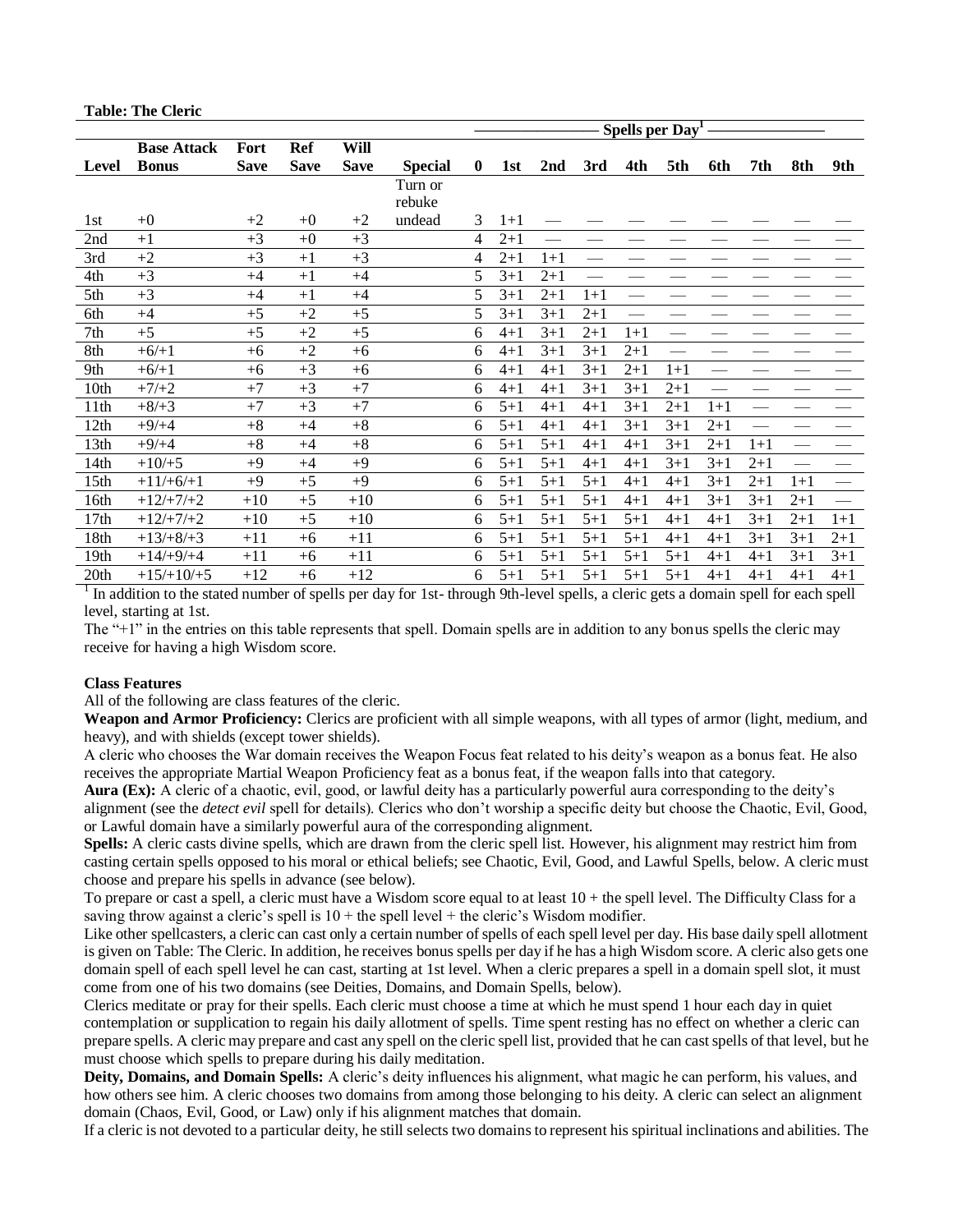restriction on alignment domains still applies.

Each domain gives the cleric access to a domain spell at each spell level he can cast, from 1st on up, as well as a granted power. The cleric gets the granted powers of both the domains selected.

With access to two domain spells at a given spell level, a cleric prepares one or the other each day in his domain spell slot. If a domain spell is not on the cleric spell list, a cleric can prepare it only in his domain spell slot.

**Spontaneous Casting:** A good cleric (or a neutral cleric of a good deity) can channel stored spell energy into healing spells that the cleric did not prepare ahead of time. The cleric can "lose" any prepared spell that is not a domain spell in order to cast any *cure* spell of the same spell level or lower (a *cure* spell is any spell with "cure" in its name).

An evil cleric (or a neutral cleric of an evil deity), can't convert prepared spells to *cure* spells but can convert them to *inflict*  spells (an *inflict* spell is one with "inflict" in its name).

A cleric who is neither good nor evil and whose deity is neither good nor evil can convert spells to either *cure* spells or *inflict*  spells (player's choice). Once the player makes this choice, it cannot be reversed. This choice also determines whether the cleric turns or commands undead (see below).

**Chaotic, Evil, Good, and Lawful Spells:** A cleric can't cast spells of an alignment opposed to his own or his deity's (if he has one). Spells associated with particular alignments are indicated by the chaos, evil, good, and law descriptors in their spell descriptions.

**Turn or Rebuke Undead (Su):** Any cleric, regardless of alignment, has the power to affect undead creatures by channeling the power of his faith through his holy (or unholy) symbol (see Turn or Rebuke Undead).

A good cleric (or a neutral cleric who worships a good deity) can turn or destroy undead creatures. An evil cleric (or a neutral cleric who worships an evil deity) instead rebukes or commands such creatures. A neutral cleric of a neutral deity must choose whether his turning ability functions as that of a good cleric or an evil cleric. Once this choice is made, it cannot be reversed. This decision also determines whether the cleric can cast spontaneous *cure* or *inflict* spells (see above).

A cleric may attempt to turn undead a number of times per day equal to 3 + his Charisma modifier. A cleric with 5 or more ranks in Knowledge (religion) gets  $a + 2$  bonus on turning checks against undead.

**Bonus Languages:** A cleric's bonus language options include Celestial, Abyssal, and Infernal (the languages of good, chaotic evil, and lawful evil outsiders, respectively). These choices are in addition to the bonus languages available to the character because of his race.

## **Ex-Clerics**

A cleric who grossly violates the code of conduct required by his god loses all spells and class features, except for armor and shield proficiencies and proficiency with simple weapons. He cannot thereafter gain levels as a cleric of that god until he atones (see the *atonement* spell description).

# DRUID

**Alignment:** Neutral good, lawful neutral, neutral, chaotic neutral, or neutral evil. **Hit Die:** d8.

## **Class Skills**

The druid's class skills (and the key ability for each skill) are Concentration (Con), Craft (Int), Diplomacy (Cha), Handle Animal (Cha), Heal (Wis), Knowledge (nature) (Int), Listen (Wis), Profession (Wis), Ride (Dex), Spellcraft (Int), Spot (Wis), Survival (Wis), and Swim (Str).

**Skill Points at 1st Level:**  $(4 + \text{Int modifier}) \times \Box 4$ .

**Skill Points at Each Additional Level:** 4 + Int modifier.

## **Table: The Druid**

|       |                    |             |             |             |                 | Spells per Day ———— |                |                 |     |     |     |     |     |     |     |
|-------|--------------------|-------------|-------------|-------------|-----------------|---------------------|----------------|-----------------|-----|-----|-----|-----|-----|-----|-----|
|       | <b>Base Attack</b> | Fort        | Ref         | Will        |                 |                     |                |                 |     |     |     |     |     |     |     |
| Level | <b>Bonus</b>       | <b>Save</b> | <b>Save</b> | <b>Save</b> | <b>Special</b>  | $\bf{0}$            | 1st            | 2 <sub>nd</sub> | 3rd | 4th | 5th | 6th | 7th | 8th | 9th |
|       |                    |             |             |             | Animal          |                     |                |                 |     |     |     |     |     |     |     |
|       |                    |             |             |             | companion,      |                     |                |                 |     |     |     |     |     |     |     |
|       |                    |             |             |             | nature sense,   |                     |                |                 |     |     |     |     |     |     |     |
| 1st   | $+0$               | $+2$        | $+0$        | $+2$        | wild empathy    | 3                   |                |                 |     |     |     |     |     |     |     |
|       |                    |             |             |             | Woodland        |                     |                |                 |     |     |     |     |     |     |     |
| 2nd   | $+1$               | $+3$        | $+0$        | $+3$        | stride          | $\overline{4}$      | 2              |                 |     |     |     |     |     |     |     |
| 3rd   | $+2$               | $+3$        | $+1$        | $+3$        | Trackless step  | 4                   | $\overline{2}$ |                 |     |     |     |     |     |     |     |
|       |                    |             |             |             | Resist nature's |                     |                |                 |     |     |     |     |     |     |     |
| 4th   | $+3$               | $+4$        | $+1$        | $+4$        | lure            |                     |                | ◠               |     |     |     |     |     |     |     |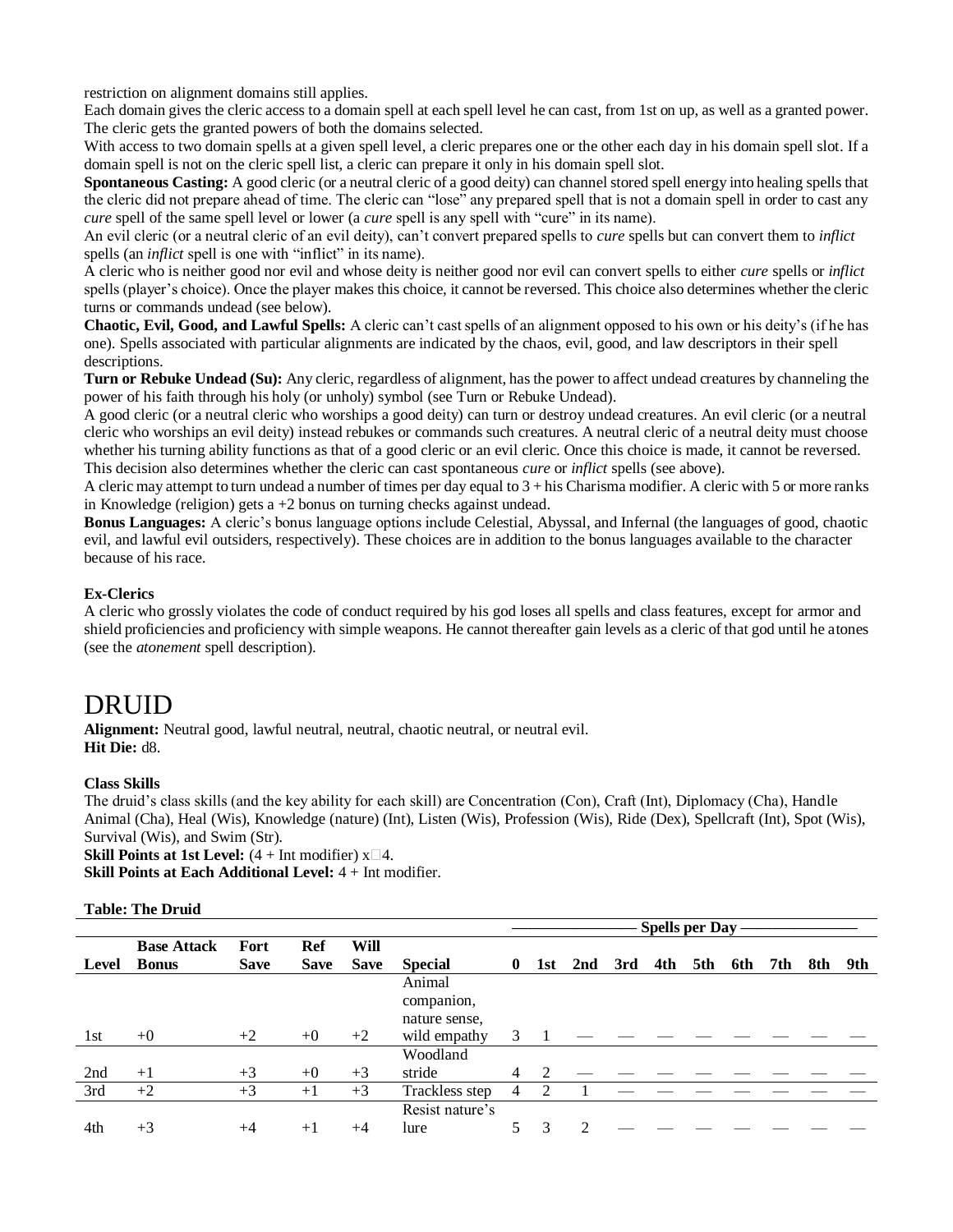|      |              |         |      |       | Wild shape      |                |                |                |                |                |                |                |                |                |                |
|------|--------------|---------|------|-------|-----------------|----------------|----------------|----------------|----------------|----------------|----------------|----------------|----------------|----------------|----------------|
| 5th  | $+3$         | $+4$    | $+1$ | $+4$  | (1/day)         | 5              | $\mathfrak{Z}$ | $\overline{2}$ | $\mathbf{1}$   |                |                |                |                |                |                |
|      |              |         |      |       | Wild shape      |                |                |                |                |                |                |                |                |                |                |
| 6th  | $+4$         | $+5$    | $+2$ | $+5$  | (2/day)         | 5              | 3              | 3              | 2              |                |                |                |                |                |                |
|      |              |         |      |       | Wild shape      |                |                |                |                |                |                |                |                |                |                |
| 7th  | $+5$         | $+5$    | $+2$ | $+5$  | (3/day)         | 6              | $\overline{4}$ | 3              | $\overline{c}$ | 1              |                |                |                |                |                |
|      |              |         |      |       | Wild shape      |                |                |                |                |                |                |                |                |                |                |
| 8th  | $+6/+1$      | $+6$    | $+2$ | $+6$  | (Large)         | 6              | $\overline{4}$ | 3              | 3              | $\overline{2}$ |                |                |                |                |                |
|      |              |         |      |       | Venom           |                |                |                |                |                |                |                |                |                |                |
| 9th  | $+6/+1$      | $+6$    | $+3$ | $+6$  | immunity        | 6              | $\overline{4}$ | $\overline{4}$ | 3              | $\sqrt{2}$     |                |                |                |                |                |
|      |              |         |      |       | Wild shape      |                |                |                |                |                |                |                |                |                |                |
| 10th | $+7/+2$      | $+7$    | $+3$ | $+7$  | (4/day)         | 6              | $\overline{4}$ | $\overline{4}$ | 3              | 3              | $\overline{2}$ |                |                |                |                |
|      |              |         |      |       | Wild shape      |                |                |                |                |                |                |                |                |                |                |
| 11th | $+8/+3$      | $+7$    | $+3$ | $+7$  | (Tiny)          | 6              | 5              | $\overline{4}$ | $\overline{4}$ | 3              | $\sqrt{2}$     | $\mathbf{1}$   |                |                |                |
|      |              |         |      |       | Wild shape      |                |                |                |                |                |                |                |                |                |                |
| 12th | $+9/+4$      | $\bf+8$ | $+4$ | $+8$  | (plant)         | 6              | $\sqrt{5}$     | $\overline{4}$ | $\overline{4}$ | $\mathfrak{Z}$ | 3              | $\overline{c}$ |                |                |                |
|      |              |         |      |       | A thousand      |                |                |                |                |                |                |                |                |                |                |
| 13th | $+9/+4$      | $+8$    | $+4$ | $+8$  | faces           | 6              | 5              | 5              | $\overline{4}$ | $\overline{4}$ | 3              | $\sqrt{2}$     | $\mathbf{1}$   |                |                |
|      |              |         |      |       | Wild shape      |                |                |                |                |                |                |                |                |                |                |
| 14th | $+10/+5$     | $+9$    | $+4$ | $+9$  | (5/day)         | 6              | 5              | 5              | $\overline{4}$ | $\overline{4}$ | 3              | 3              | $\overline{2}$ |                |                |
|      |              |         |      |       | <b>Timeless</b> |                |                |                |                |                |                |                |                |                |                |
|      |              |         |      |       | body, wild      |                |                |                |                |                |                |                |                |                |                |
| 15th | $+11/+6/+1$  | $+9$    | $+5$ | $+9$  | shape (Huge)    | 6              | 5              | 5              | 5              | $\overline{4}$ | $\overline{4}$ | 3              | $\overline{2}$ | 1              |                |
|      |              |         |      |       | Wild shape      |                |                |                |                |                |                |                |                |                |                |
|      |              |         |      |       | (elemental      |                |                |                |                |                |                |                |                |                |                |
| 16th | $+12/+7/+2$  | $+10$   | $+5$ | $+10$ | 1/day)          | 6              | 5              | 5              | 5              | 4              | $\overline{4}$ | 3              | $\mathfrak{Z}$ | $\overline{c}$ |                |
| 17th | $+12/+7/+2$  | $+10$   | $+5$ | $+10$ |                 | 6              | $\overline{5}$ | 5              | 5              | 5              | $\overline{4}$ | $\overline{4}$ | $\overline{3}$ | $\overline{2}$ | $\mathbf{1}$   |
|      |              |         |      |       | Wild shape      |                |                |                |                |                |                |                |                |                |                |
|      |              |         |      |       | (6/day,         |                |                |                |                |                |                |                |                |                |                |
|      |              |         |      |       | elemental       |                |                |                |                |                |                |                |                |                |                |
| 18th | $+13/+8/+3$  | $+11$   | $+6$ | $+11$ | 2/day)          | 6              | $\frac{5}{5}$  | 5              | $\mathfrak{S}$ | 5              | $\overline{4}$ | $\overline{4}$ | $\mathfrak{Z}$ | 3              | $\overline{c}$ |
| 19th | $+14/+9/+4$  | $+11$   | $+6$ | $+11$ |                 | $\overline{6}$ |                | 5              | $\overline{5}$ | $\overline{5}$ | 5              | $\overline{4}$ | $\overline{4}$ | $\overline{3}$ | $\overline{3}$ |
|      |              |         |      |       | Wild shape      |                |                |                |                |                |                |                |                |                |                |
|      |              |         |      |       | (elemental      |                |                |                |                |                |                |                |                |                |                |
|      |              |         |      |       | 3/day, Huge     |                |                |                |                |                |                |                |                |                |                |
| 20th | $+15/+10/+5$ | $+12$   | $+6$ | $+12$ | elemental)      | 6              | 5              | 5              | 5              | 5              | 5              | 4              | 4              | $\overline{4}$ | 4              |

#### **Class Features**

All of the following are class features of the druid.

**Weapon and Armor Proficiency:** Druids are proficient with the following weapons: club, dagger, dart, quarterstaff, scimitar, sickle, shortspear, sling, and spear. They are also proficient with all natural attacks (claw, bite, and so forth) of any form they assume with wild shape (see below).

Druids are proficient with light and medium armor but are prohibited from wearing metal armor; thus, they may wear only padded, leather, or hide armor. (A druid may also wear wooden armor that has been altered by the *ironwood* spell so that it functions as though it were steel. See the *ironwood* spell description) Druids are proficient with shields (except tower shields) but must use only wooden ones.

A druid who wears prohibited armor or carries a prohibited shield is unable to cast druid spells or use any of her supernatural or spell-like class abilities while doing so and for 24 hours thereafter.

**Spells:** A druid casts divine spells, which are drawn from the druid spell list. Her alignment may restrict her from casting certain spells opposed to her moral or ethical beliefs; see Chaotic, Evil, Good, and Lawful Spells, below. A druid must choose and prepare her spells in advance (see below).

To prepare or cast a spell, the druid must have a Wisdom score equal to at least 10 + the spell level. The Difficulty Class for a saving throw against a druid's spell is  $10 +$  the spell level  $+$  the druid's Wisdom modifier.

Like other spellcasters, a druid can cast only a certain number of spells of each spell level per day. Her base daily spell allotment is given on Table: The Druid. In addition, she receives bonus spells per day if she has a high Wisdom score. She does not have access to any domain spells or granted powers, as a cleric does.

A druid prepares and casts spells the way a cleric does, though she cannot lose a prepared spell to cast a *cure* spell in its place (but see Spontaneous Casting, below). A druid may prepare and cast any spell on the druid spell list, provided that she can cast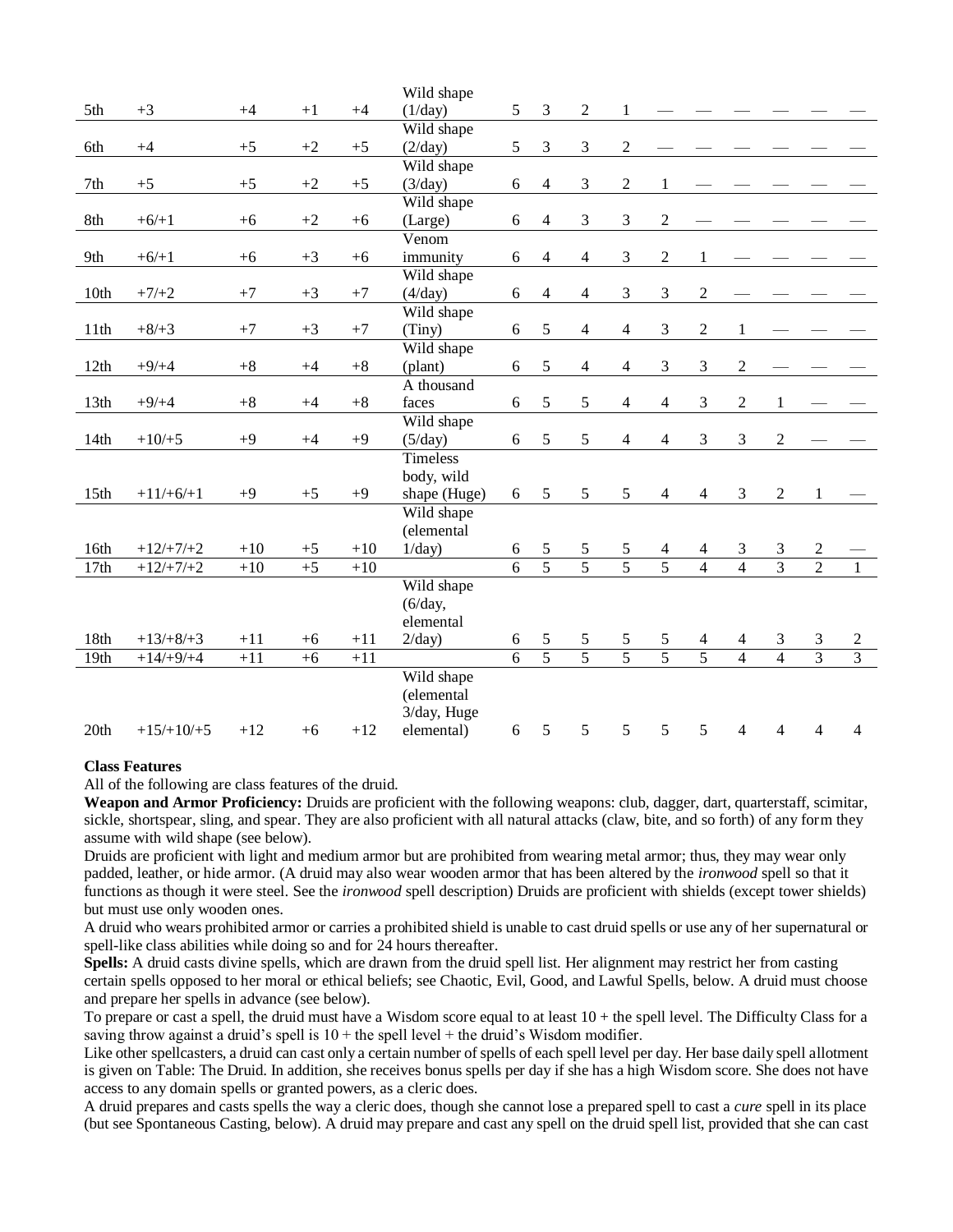spells of that level, but she must choose which spells to prepare during her daily meditation.

**Spontaneous Casting:** A druid can channel stored spell energy into summoning spells that she hasn't prepared ahead of time. She can "lose" a prepared spell in order to cast any *summon nature's ally* spell of the same level or lower. **Chaotic, Evil, Good, and Lawful Spells:** A druid can't cast spells of an alignment opposed to her own or her deity's (if she has one). Spells associated with particular alignments are indicated by the chaos, evil, good, and law descriptors in their spell descriptions. **Bonus Languages:** A druid's bonus language options include Sylvan, the language of woodland creatures. This choice is in addition to the bonus languages available to the character because of her race.

A druid also knows Druidic, a secret language known only to druids, which she learns upon becoming a 1st-level druid. Druidic is a free language for a druid; that is, she knows it in addition to her regular allotment of languages and it doesn't take up a language slot. Druids are forbidden to teach this language to nondruids.

Druidic has its own alphabet.

**Animal Companion (Ex):** A druid may begin play with an animal companion selected from the following list: badger, camel, dire rat, dog, riding dog, eagle, hawk, horse (light or heavy), owl, pony, snake (Small or Medium viper), or wolf. If the campaign takes place wholly or partly in an aquatic environment, the following creatures are also available: crocodile, porpoise, Medium shark, and squid. This animal is a loyal companion that accompanies the druid on her adventures as appropriate for its kind.

A 1st-level druid's companion is completely typical for its kind except as noted below. As a druid advances in level, the animal's power increases as shown on the table. If a druid releases her companion from service, she may gain a new one by performing a ceremony requiring 24 uninterrupted hours of prayer. This ceremony can also replace an animal companion that has perished.

A druid of 4th level or higher may select from alternative lists of animals (see below). Should she select an animal companion from one of these alternative lists, the creature gains abilities as if the character's druid level were lower than it actually is. Subtract the value indicated in the appropriate list header from the character's druid level and compare the result with the druid level entry on the table to determine the animal companion's powers. (If this adjustment would reduce the druid's effective level to 0 or lower, she can't have that animal as a companion.)

Nature Sense (Ex): A druid gains a +2 bonus on Knowledge (nature) and Survival checks.

**Wild Empathy (Ex):** A druid can improve the attitude of an animal. This ability functions just like a Diplomacy check made to improve the attitude of a person. The druid rolls 1d20 and adds her druid level and her Charisma modifier to determine the wild empathy check result.

The typical domestic animal has a starting attitude of indifferent, while wild animals are usually unfriendly.

To use wild empathy, the druid and the animal must be able to study each other, which means that they must be within 30 feet of one another under normal conditions. Generally, influencing an animal in this way takes 1 minute but, as with influencing people, it might take more or less time.

A druid can also use this ability to influence a magical beast with an Intelligence score of 1 or 2, but she takes a –4 penalty on the check.

**Woodland Stride (Ex):** Starting at 2nd level, a druid may move through any sort of undergrowth (such as natural thorns, briars, overgrown areas, and similar terrain) at her normal speed and without taking damage or suffering any other impairment. However, thorns, briars, and overgrown areas that have been magically manipulated to impede motion still affect her.

**Trackless Step (Ex):** Starting at 3rd level, a druid leaves no trail in natural surroundings and cannot be tracked. She may choose to leave a trail if so desired.

**Resist Nature's Lure (Ex):** Starting at 4th level, a druid gains a +4 bonus on saving throws against the spell-like abilities of fey.

**Wild Shape (Su):** At 5th level, a druid gains the ability to turn herself into any Small or Medium animal and back again once per day. Her options for new forms include all creatures with the animal type. This ability functions like the *polymorph* spell, except as noted here. The effect lasts for 1 hour per druid level, or until she changes back. Changing form (to animal or back) is a standard action and doesn't provoke an attack of opportunity.

The form chosen must be that of an animal the druid is familiar with.

A druid loses her ability to speak while in animal form because she is limited to the sounds that a normal, untrained animal can make, but she can communicate normally with other animals of the same general grouping as her new form. (The normal sound a wild parrot makes is a squawk, so changing to this form does not permit speech.)

A druid can use this ability more times per day at 6th, 7th, 10th, 14th, and 18th level, as noted on Table: The Druid*.* In addition, she gains the ability to take the shape of a Large animal at 8th level, a Tiny animal at 11th level, and a Huge animal at 15th level. The new form's Hit Dice can't exceed the character's druid level.

At 12th level, a druid becomes able to use wild shape to change into a plant creature with the same size restrictions as for animal forms. (A druid can't use this ability to take the form of a plant that isn't a creature.)

At 16th level, a druid becomes able to use wild shape to change into a Small, Medium, or Large elemental (air, earth, fire, or water) once per day. These elemental forms are in addition to her normal wild shape usage. In addition to the normal effects of wild shape, the druid gains all the elemental's extraordinary, supernatural, and spell-like abilities. She also gains the elemental's feats for as long as she maintains the wild shape, but she retains her own creature type.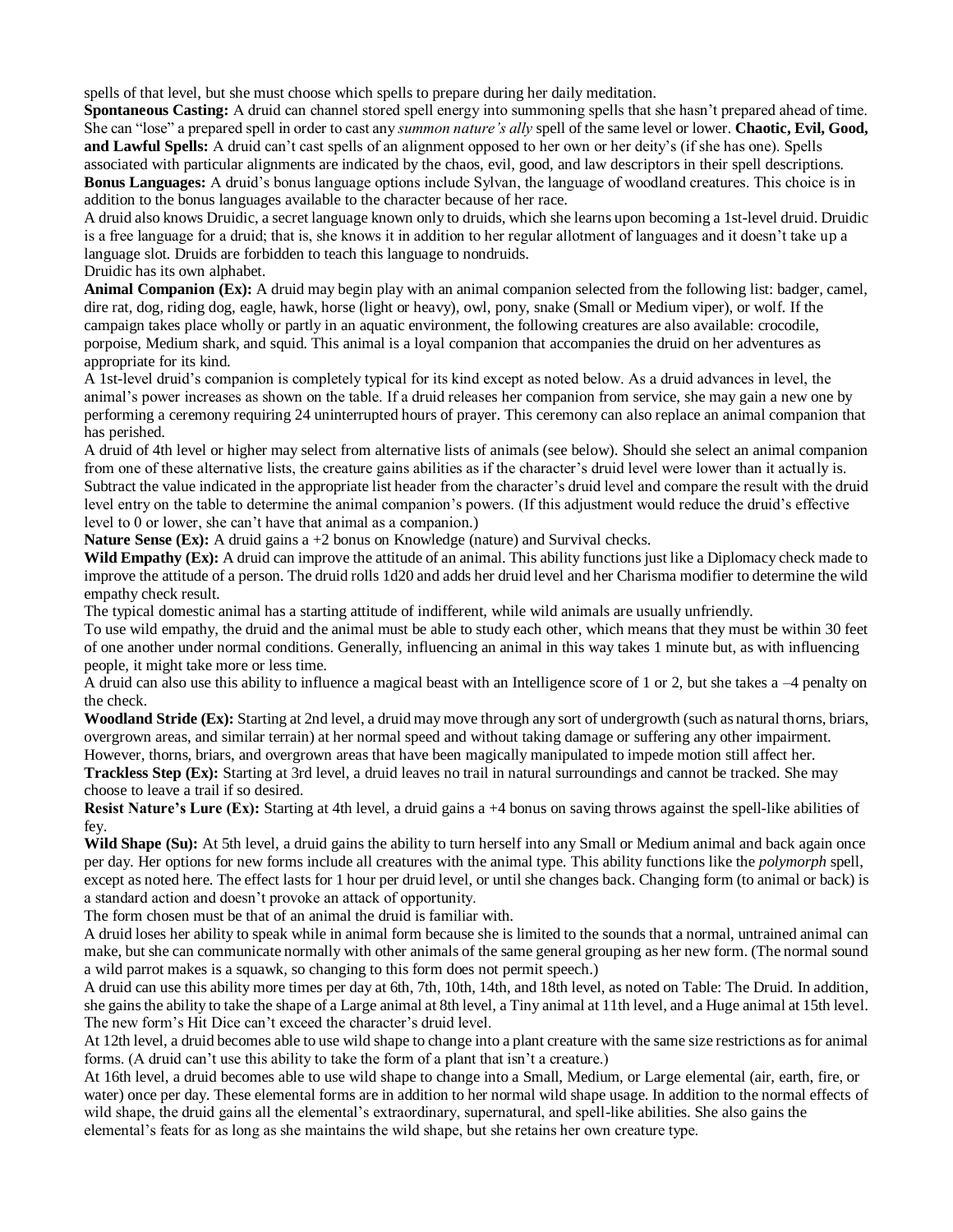At 18th level, a druid becomes able to assume elemental form twice per day, and at 20th level she can do so three times per day. At 20th level, a druid may use this wild shape ability to change into a Huge elemental.

**Venom Immunity (Ex):** At 9th level, a druid gains immunity to all poisons.

**A Thousand Faces (Su):** At 13th level, a druid gains the ability to change her appearance at will, as if using the *alter self* spell, but only while in her normal form.

**Timeless Body (Ex):** After attaining 15th level, a druid no longer takes ability score penalties for aging and cannot be magically aged. Any penalties she may have already incurred, however, remain in place. Bonuses still accrue, and the druid still dies of old age when her time is up.

### **Ex-Druids**

A druid who ceases to revere nature, changes to a prohibited alignment, or teaches the Druidic language to a nondruid loses all spells and druid abilities (including her animal companion, but not including weapon, armor, and shield proficiencies). She cannot thereafter gain levels as a druid until she atones (see the *atonement* spell description).

## THE DRUID'S ANIMAL COMPANION

A druid's animal companion is different from a normal animal of its kind in many ways. A druid's animal companion is superior to a normal animal of its kind and has special powers, as described below.

| <b>Class Level</b> |       | Bonus HD Natural Armor Adj. Str/Dex Adj. Bonus Tricks |        | <b>Special</b>     |
|--------------------|-------|-------------------------------------------------------|--------|--------------------|
| $1st-2nd$          | $+()$ | +0                                                    | +∪     | Link, share spells |
| $3rd-5th$          |       | ΧŁ                                                    | $^+$ . | Evasion            |
| 6th–8th            |       | $^{+4}$                                               |        | Devotion           |
| $9th-11th$         | +6    | +6                                                    | +3     | Multiattack        |
| $12th-14th$        |       | +8                                                    | $+4$   |                    |
| $15th-17th$        | $+10$ | $+10$                                                 | $+5$   | Improved evasion   |
| $18th-20th$        |       | $+12$                                                 | $+6$   |                    |

**Animal Companion Basics:** Use the base statistics for a creature of the companion's kind, but make the following changes. *Class Level:* The character's druid level. The druid's class levels stack with levels of any other classes that are entitled to an animal companion for the purpose of determining the companion's abilities and the alternative lists available to the character. *Bonus HD:* Extra eight-sided (d8) Hit Dice, each of which gains a Constitution modifier, as normal. Remember that extra Hit Dice improve the animal companion's base attack and base save bonuses. An animal companion's base attack bonus is the same as that of a druid of a level equal to the animal's HD. An animal companion has good Fortitude and Reflex saves (treat it as a character whose level equals the animal's HD). An animal companion gains additional skill points and feats for bonus HD as normal for advancing a monster's Hit Dice.

*Natural Armor Adj.:* The number noted here is an improvement to the animal companion's existing natural armor bonus. *Str/Dex Adj.:* Add this value to the animal companion's Strength and Dexterity scores.

*Bonus Tricks:* The value given in this column is the total number of "bonus" tricks that the animal knows in addition to any that the druid might choose to teach it (see the Handle Animal skill). These bonus tricks don't require any training time or Handle Animal checks, and they don't count against the normal limit of tricks known by the animal. The druid selects these bonus tricks, and once selected, they can't be changed.

*Link (Ex):* A druid can handle her animal companion as a free action, or push it as a move action, even if she doesn't have any ranks in the Handle Animal skill. The druid gains a +4 circumstance bonus on all wild empathy checks and Handle Animal checks made regarding an animal companion.

*Share Spells (Ex):* At the druid's option, she may have any spell (but not any spell-like ability) she casts upon herself also affect her animal companion. The animal companion must be within 5 feet of her at the time of casting to receive the benefit. If the spell or effect has a duration other than instantaneous, it stops affecting the animal companion if the companion moves farther than 5 feet away and will not affect the animal again, even if it returns to the druid before the duration expires.

Additionally, the druid may cast a spell with a target of "You" on her animal companion (as a touch range spell) instead of on herself. A druid and her animal companion can share spells even if the spells normally do not affect creatures of the companion's type (animal).

*Evasion (Ex):* If an animal companion is subjected to an attack that normally allows a Reflex saving throw for half damage, it takes no damage if it makes a successful saving throw.

*Devotion (Ex):* An animal companion gains a +4 morale bonus on Will saves against enchantment spells and effects. *Multiattack:* An animal companion gains Multiattack as a bonus feat if it has three or more natural attacks and does not already have that feat. If it does not have the requisite three or more natural attacks, the animal companion instead gains a second attack with its primary natural weapon, albeit at a –5 penalty.

*Improved Evasion (Ex):* When subjected to an attack that normally allows a Reflex saving throw for half damage, an animal companion takes no damage if it makes a successful saving throw and only half damage if the saving throw fails.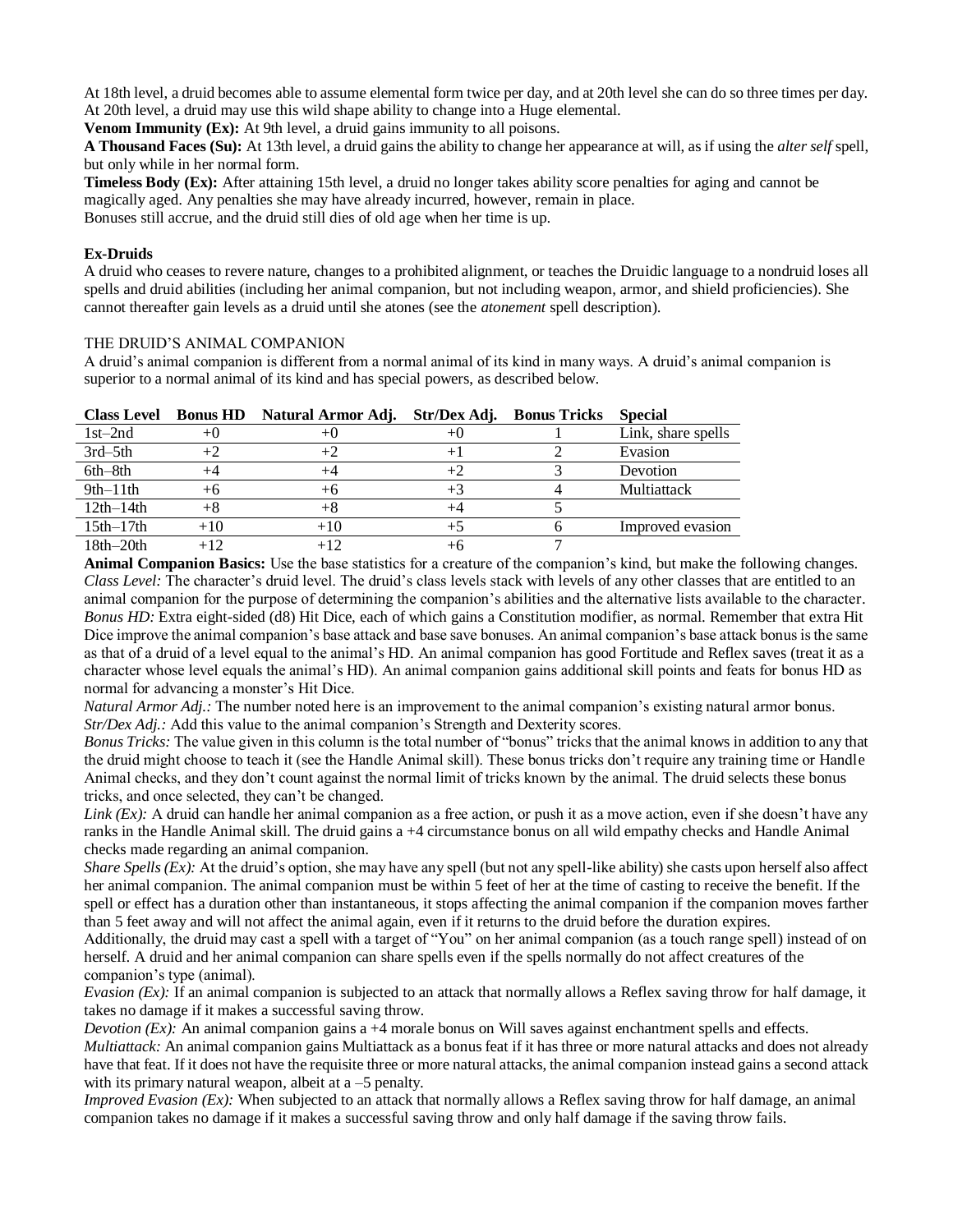### ALTERNATIVE ANIMAL COMPANIONS

A druid of sufficiently high level can select her animal companion from one of the following lists, applying the indicated adjustment to the druid's level (in parentheses) for purposes of determining the companion's characteristics and special abilities.

## **4th Level or Higher (Level –3)**

Ape (animal) Bear, black (animal) Bison (animal) Boar (animal) Cheetah (animal) Crocodile (animal)**<sup>1</sup>** Dire badger Dire bat Dire weasel Leopard (animal) Lizard, monitor (animal) Shark, Large**<sup>1</sup>** (animal) Snake, constrictor (animal) Snake, Large viper (animal) Wolverine (animal)

## **7th Level or Higher (Level –6)**

Bear, brown (animal) Dire wolverine Crocodile, giant (animal) Deinonychus (dinosaur) Dire ape Dire boar Dire wolf Elasmosaurus**<sup>1</sup>** (dinosaur) Lion (animal) Rhinoceros (animal) Snake, Huge viper (animal) Tiger (animal)

## **10th Level or Higher (Level –9)**

Bear, polar (animal) Dire lion Megaraptor (dinosaur) Shark, Huge**<sup>1</sup>** (animal) Snake, giant constrictor (animal) Whale, orca<sup>1</sup> (animal)

## **13th Level or Higher (Level –12)**

Dire bear Elephant (animal) Octopus, giant<sup>1</sup> (animal)

## **16th Level or Higher (Level –15)**

Dire shark<sup>1</sup> Dire tiger Squid, giant**<sup>1</sup>** (animal) Triceratops (dinosaur) Tyrannosaurus (dinosaur)

<sup>1</sup> Available only in an aquatic environment.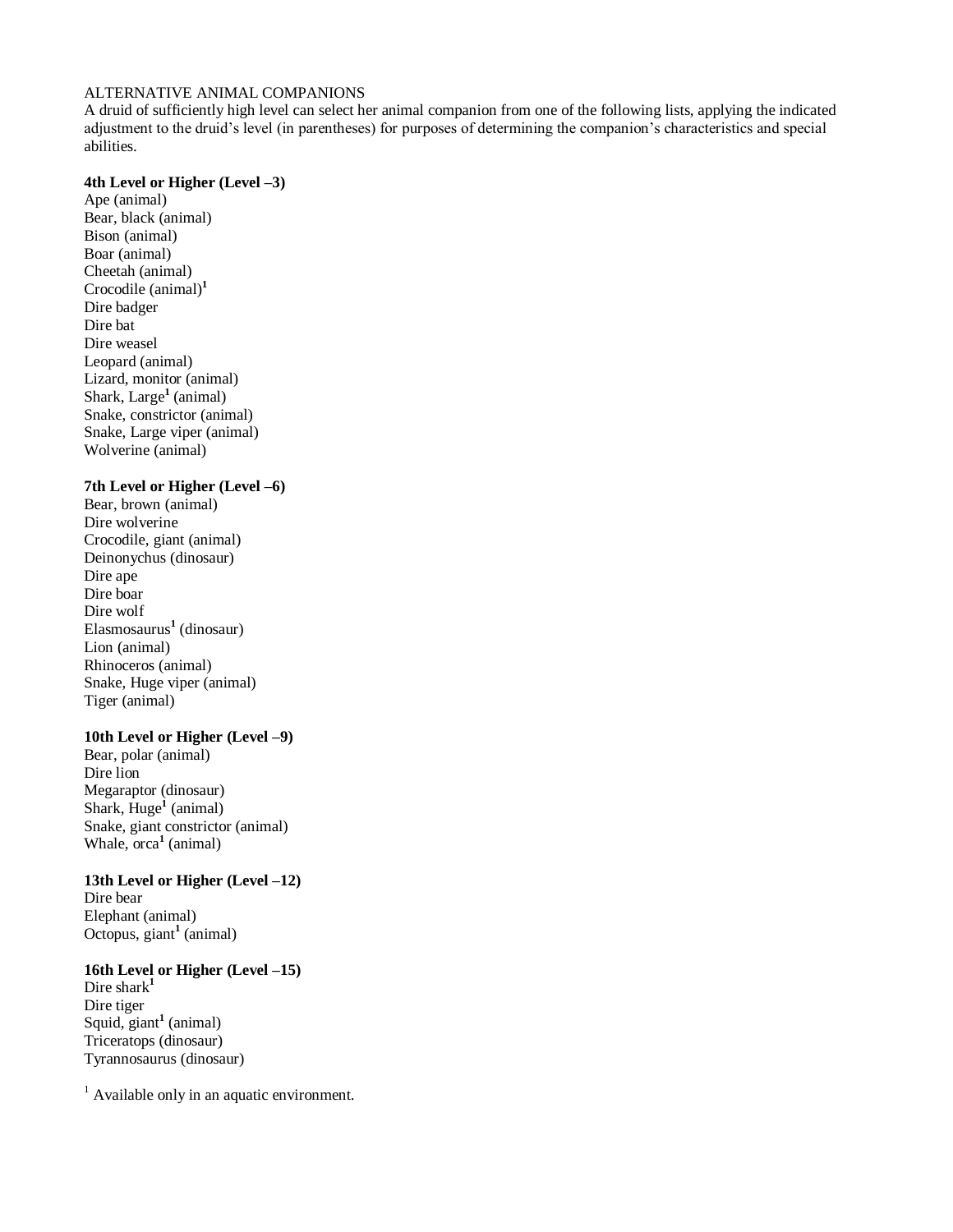## FIGHTER

**Alignment:** Any. **Hit Die:** d10.

## **Class Skills**

The fighter's class skills (and the key ability for each skill) are Climb (Str), Craft (Int), Handle Animal (Cha), Intimidate (Cha), Jump (Str), Ride (Dex), and Swim (Str).

**Skill Points at 1st Level:**  $(2 + \text{Int modifier}) \times \square 4$ .

**Skill Points at Each Additional Level:** 2 + Int modifier.

### **Table: The Fighter**

| Level            | <b>Base Attack</b> | Fort        |      | Will        | Special    |
|------------------|--------------------|-------------|------|-------------|------------|
|                  | <b>Bonus</b>       | <b>Save</b> | Save | <b>Save</b> |            |
| 1st              | $+1$               | $+2$        | $+0$ | $+0$        | Bonus feat |
| 2nd              | $+2$               | $+3$        | $+0$ | $+0$        | Bonus feat |
| 3rd              | $+3$               | $+3$        | $+1$ | $+1$        |            |
| 4th              | $+4$               | $+4$        | $+1$ | $+1$        | Bonus feat |
| 5th              | $+5$               | $+4$        | $+1$ | $+1$        |            |
| 6th              | $+6/+1$            | $+5$        | $+2$ | $+2$        | Bonus feat |
| 7th              | $+7/+2$            | $+5$        | $+2$ | $+2$        |            |
| 8th              | $+8/+3$            | $+6$        | $+2$ | $+2$        | Bonus feat |
| 9th              | $+9/+4$            | $+6$        | $+3$ | $+3$        |            |
| 10th             | $+10/+5$           | $+7$        | $+3$ | $+3$        | Bonus feat |
| 11th             | $+11/+6/+1$        | $+7$        | $+3$ | $+3$        |            |
| 12th             | $+12/+7/+2$        | $+8$        | $+4$ | $+4$        | Bonus feat |
| 13 <sub>th</sub> | $+13/+8/+3$        | $+8$        | $+4$ | $+4$        |            |
| 14th             | $+14/+9/+4$        | $+9$        | $+4$ | $+4$        | Bonus feat |
| 15 <sub>th</sub> | $+15/+10/+5$       | $+9$        | $+5$ | $+5$        |            |
| 16th             | $+16/+11/+6/+1$    | $+10$       | $+5$ | $+5$        | Bonus feat |
| 17th             | $+17/+12/+7/+2$    | $+10$       | $+5$ | $+5$        |            |
| 18th             | $+18/+13/+8/+3$    | $+11$       | $+6$ | $+6$        | Bonus feat |
| 19th             | $+19/+14/+9/+4$    | $+11$       | $+6$ | $+6$        |            |
| 20th             | $+20/+15/+10/+5$   | $+12$       | $+6$ | $+6$        | Bonus feat |

## **Class Features**

All of the following are class features of the fighter.

**Weapon and Armor Proficiency:** A fighter is proficient with all simple and martial weapons and with all armor (heavy, medium, and light) and shields (including tower shields).

**Bonus Feats:** At 1st level, a fighter gets a bonus combat-oriented feat in addition to the feat that any 1st-level character gets and the bonus feat granted to a human character. The fighter gains an additional bonus feat at 2nd level and every two fighter levels thereafter (4th, 6th, 8th, 10th, 12th, 14th, 16th, 18th, and 20th). These bonus feats must be drawn from the feats noted as fighter bonus feats. A fighter must still meet all prerequisites for a bonus feat, including ability score and base attack bonus minimums. These bonus feats are in addition to the feat that a character of any class gets from advancing levels. A fighter is not limited to the list of fighter bonus feats when choosing these feats.

## MONK

**Alignment:** Any lawful. **Hit Die:** d8.

## **Class Skills**

The monk's class skills (and the key ability for each skill) are Balance (Dex), Climb (Str), Concentration (Con), Craft (Int), Diplomacy (Cha), Escape Artist (Dex), Hide (Dex), Jump (Str), Knowledge (arcana) (Int), Knowledge (religion) (Int), Listen (Wis), Move Silently (Dex), Perform (Cha), Profession (Wis), Sense Motive (Wis), Spot (Wis), Swim (Str), and Tumble (Dex). **Skill Points at 1st Level:**  $(4 + \text{Int modifier}) \times \Box 4$ .

**Skill Points at Each Additional Level:** 4 + Int modifier.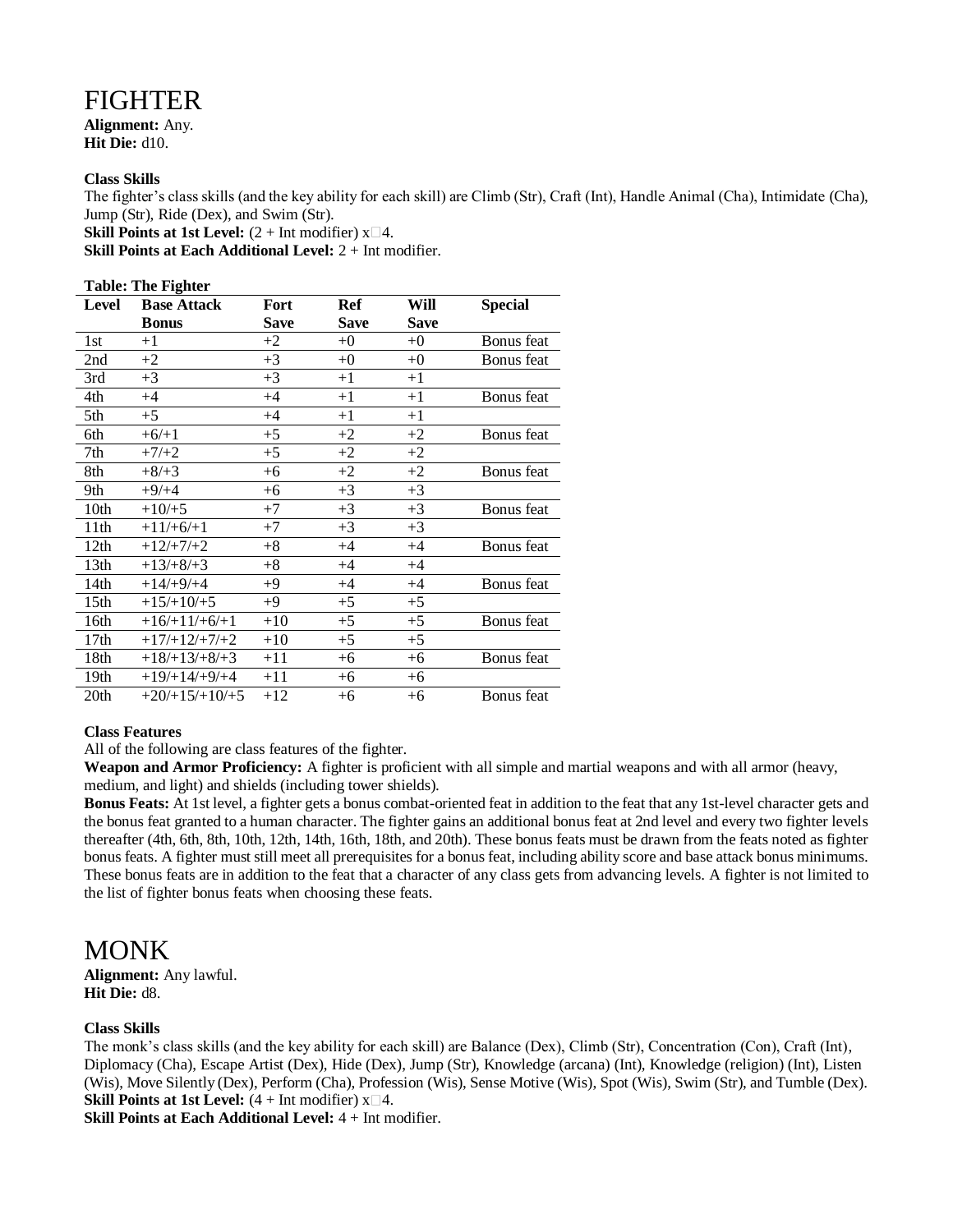|       | L'ADIC. I IIC IVIUIIN              |                     |                           |                     |                                 |                                               |                                       |                    |                                                  |
|-------|------------------------------------|---------------------|---------------------------|---------------------|---------------------------------|-----------------------------------------------|---------------------------------------|--------------------|--------------------------------------------------|
| Level | <b>Base Attack</b><br><b>Bonus</b> | Fort<br><b>Save</b> | <b>Ref</b><br><b>Save</b> | Will<br><b>Save</b> | <b>Special</b>                  | <b>Flurry of Blows</b><br><b>Attack Bonus</b> | <b>Unarmed</b><br>Damage <sup>1</sup> | AC<br><b>Bonus</b> | <b>Unarmored</b><br><b>Speed</b><br><b>Bonus</b> |
|       |                                    |                     |                           |                     | Bonus feat, flurry of           |                                               |                                       |                    |                                                  |
| 1st   | $+0$                               | $+2$                | $+2$                      | $+2$                | blows, unarmed strike           | $-2/-2$                                       | 1d6                                   | $+0$               | $+0$ ft.                                         |
| 2nd   | $+1$                               | $+3$                | $+3$                      | $+3$                | Bonus feat, evasion             | $-1/-1$                                       | 1d6                                   | $+0$               | $+0$ ft.                                         |
| 3rd   | $+2$                               | $+3$                | $+3$                      | $+3$                | Still mind                      | $+0/+0$                                       | 1d6                                   | $+0$               | $+10$ ft.                                        |
|       |                                    |                     |                           |                     | $\overline{Ki}$ strike (magic), |                                               |                                       |                    |                                                  |
| 4th   | $+3$                               | $+4$                | $+4$                      | $+4$                | slow fall 20 ft.                | $+1/+1$                                       | 1d8                                   | $+0$               | $+10$ ft.                                        |
| 5th   | $+3$                               | $+4$                | $+4$                      | $+4$                | Purity of body                  | $+2/+2$                                       | 1d8                                   | $+1$               | $+10$ ft.                                        |
|       |                                    |                     |                           |                     | Bonus feat,                     |                                               |                                       |                    |                                                  |
| 6th   | $+4$                               | $+5$                | $+5$                      | $+5$                | slow fall 30 ft.                | $+3/+3$                                       | 1d8                                   | $+1$               | $+20$ ft.                                        |
| 7th   | $+5$                               | $+5$                | $+5$                      | $+5$                | Wholeness of body               | $+4/+4$                                       | 1d8                                   | $+1$               | $+20$ ft.                                        |
| 8th   | $+6/+1$                            | $+6$                | $+6$                      | $+6$                | Slow fall 40 ft.                | $+5/+5/+0$                                    | 1d10                                  | $+1$               | $+20$ ft.                                        |
| 9th   | $+6/1$                             | $+6$                | $+6$                      | $+6$                | Improved evasion                | $+6/+6/+1$                                    | 1d10                                  | $+1$               | $+30$ ft.                                        |
|       |                                    |                     |                           |                     | Ki strike (lawful),             |                                               |                                       |                    |                                                  |
| 10th  | $+7/+2$                            | $+7$                | $+7$                      | $+7$                | slow fall 50 ft.                | $+7/+7/+2$                                    | 1d10                                  | $+2$               | $+30$ ft.                                        |
|       |                                    |                     |                           |                     | Diamond body,                   |                                               |                                       |                    |                                                  |
| 11th  | $+8/+3$                            | $+7$                | $+7$                      | $+7$                | greater flurry                  | $+8/+8/+8/+3$                                 | 1d10                                  | $+2$               | $+30$ ft.                                        |
|       |                                    |                     |                           |                     | Abundant step,                  |                                               |                                       |                    |                                                  |
| 12th  | $+9/+4$                            | $+8$                | $+8$                      | $+8$                | slow fall 60 ft.                | $+9/+9/+9/+4$                                 | 2d6                                   | $+2$               | $+40$ ft.                                        |
| 13th  | $+9/+4$                            | $+8$                | $+8$                      | $+8$                | Diamond soul                    | $+9/+9/+9/+4$                                 | 2d6                                   | $+2$               | $+40$ ft.                                        |
| 14th  | $+10/+5$                           | $+9$                | $+9$                      | $+9$                | Slow fall 70 ft.                | $+10/+10/+10/+5$                              | 2d6                                   | $+2$               | $+40$ ft.                                        |
| 15th  | $+11/+6/+1$                        | $+9$                | $+9$                      | $+9$                | Quivering palm                  | $+11/+11/+11/+6/+1$                           | 2d6                                   | $+3$               | $+50$ ft.                                        |
|       |                                    |                     |                           |                     | Ki strike (adamantine),         |                                               |                                       |                    |                                                  |
| 16th  | $+12/+7/+2$                        | $+10$               | $+10$                     | $+10$               | slow fall 80 ft.                | $+12/+12/+12/+7/+2$                           | 2d8                                   | $+3$               | $+50$ ft.                                        |
|       |                                    |                     |                           |                     | Timeless body, tongue           |                                               |                                       |                    |                                                  |
| 17th  | $+12/+7/+2$                        | $+10$               | $+10$                     | $+10$               | of the sun and moon             | $+12/+12/+12/+7/+2$                           | 2d8                                   | $+3$               | $+50$ ft.                                        |
| 18th  | $+13/+8/+3$                        | $+11$               | $+11$                     | $+11$               | Slow fall 90 ft.                | $+13/+13/+13/+8/+3$                           | 2d8                                   | $+3$               | $+60$ ft.                                        |
| 19th  | $+14/+9/+4$                        | $+11$               | $+11$                     | $+11$               | Empty body                      | $+14/+14/+14/+9/+4$                           | 2d8                                   | $+3$               | $+60$ ft.                                        |
|       |                                    |                     |                           |                     | Perfect self,                   |                                               |                                       |                    |                                                  |
| 20th  | $+15/+10/+5$                       | $+12$               | $+12$                     | $+12$               | slow fall any distance          | $+15/+15/+15/+10/+5$                          | 2d10                                  | $+4$               | $+60$ ft.                                        |

**Table: The Monk**

<sup>1</sup> The value shown is for Medium monks. See Table: Small or Large Monk Unarmed Damage for Small or Large monks.

#### **Class Features**

All of the following are class features of the monk.

**Weapon and Armor Proficiency:** Monks are proficient with club, crossbow (light or heavy), dagger, handaxe, javelin, kama, nunchaku, quarterstaff, sai, shuriken, siangham, and sling.

Monks are not proficient with any armor or shields

When wearing armor, using a shield, or carrying a medium or heavy load, a monk loses her AC bonus, as well as her fast movement and flurry of blows abilities.

**AC Bonus (Ex):** When unarmored and unencumbered, the monk adds her Wisdom bonus (if any) to her AC. In addition, a monk gains a +1 bonus to AC at 5th level. This bonus increases by 1 for every five monk levels thereafter  $(+2 \text{ at } 10 \text{th}, +3 \text{ at } 10 \text{th})$ 15th, and +4 at 20th level).

These bonuses to AC apply even against touch attacks or when the monk is flat-footed. She loses these bonuses when she is immobilized or helpless, when she wears any armor, when she carries a shield, or when she carries a medium or heavy load.

**Flurry of Blows (Ex):** When unarmored, a monk may strike with a flurry of blows at the expense of accuracy. When doing so, she may make one extra attack in a round at her highest base attack bonus, but this attack takes a  $-2$  penalty, as does each other attack made that round. The resulting modified base attack bonuses are shown in the Flurry of Blows Attack Bonus column on Table: The Monk. This penalty applies for 1 round, so it also affects attacks of opportunity the monk might make before her next action. When a monk reaches 5th level, the penalty lessens to –1, and at 9th level it disappears. A monk must use a full attack action to strike with a flurry of blows.

When using flurry of blows, a monk may attack only with unarmed strikes or with special monk weapons (kama, nunchaku, quarterstaff, sai, shuriken, and siangham). She may attack with unarmed strikes and special monk weapons interchangeably as desired. When using weapons as part of a flurry of blows, a monk applies her Strength bonus (not Str bonus x  $\Box$ 1-1/2 or x $\Box$ 1/2) to her damage rolls for all successful attacks, whether she wields a weapon in one or both hands. The monk can't use any weapon other than a special monk weapon as part of a flurry of blows.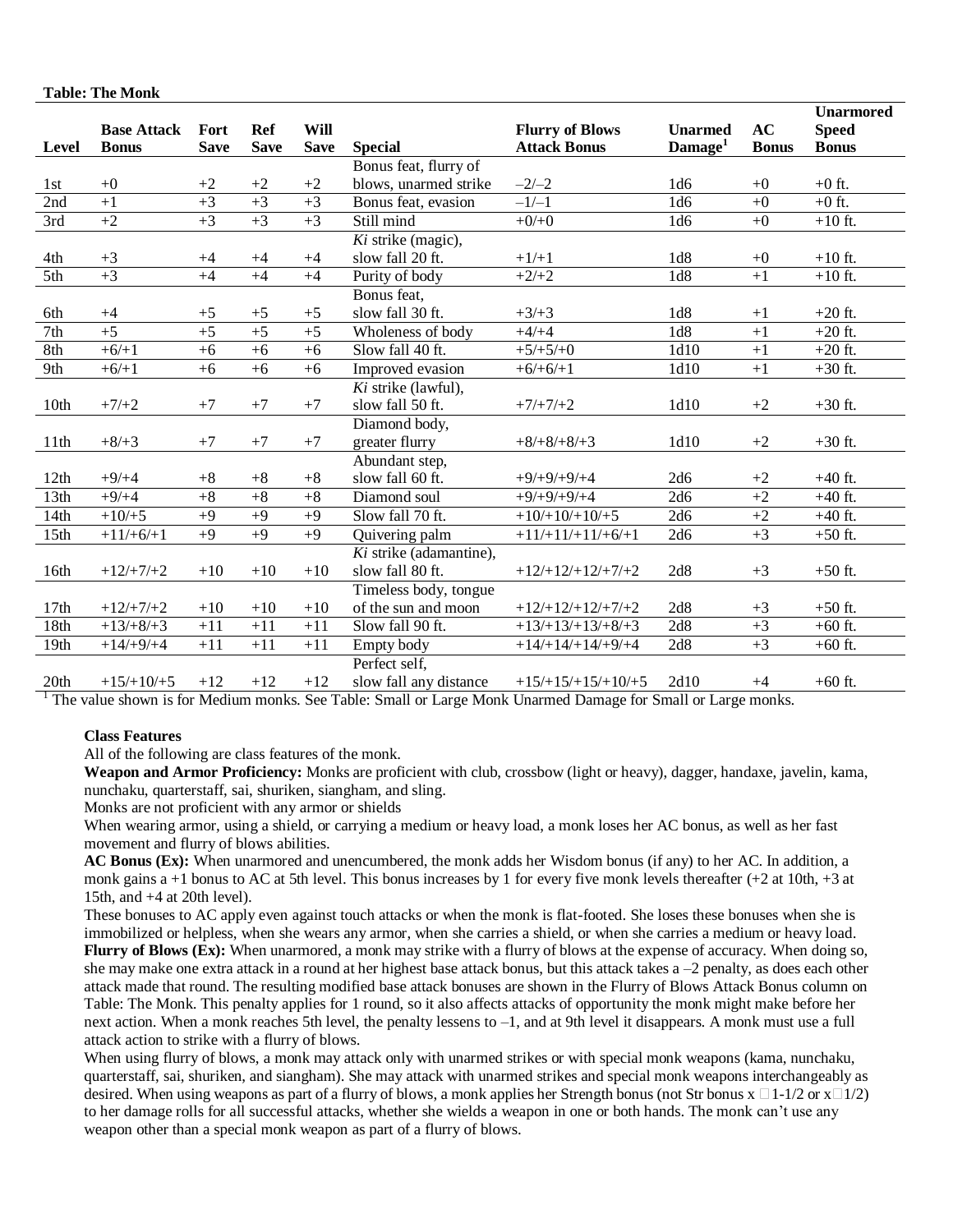In the case of the quarterstaff, each end counts as a separate weapon for the purpose of using the flurry of blows ability. Even though the quarterstaff requires two hands to use, a monk may still intersperse unarmed strikes with quarterstaff strikes, assuming that she has enough attacks in her flurry of blows routine to do so.

When a monk reaches 11th level, her flurry of blows ability improves. In addition to the standard single extra attack she gets from flurry of blows, she gets a second extra attack at her full base attack bonus.

**Unarmed Strike:** At 1st level, a monk gains Improved Unarmed Strike as a bonus feat. A monk's attacks may be with either fist interchangeably or even from elbows, knees, and feet. This means that a monk may even make unarmed strikes with her hands full. There is no such thing as an off-hand attack for a monk striking unarmed. A monk may thus apply her full Strength bonus on damage rolls for all her unarmed strikes.

Usually a monk's unarmed strikes deal lethal damage, but she can choose to deal nonlethal damage instead with no penalty on her attack roll. She has the same choice to deal lethal or nonlethal damage while grappling.

A monk's unarmed strike is treated both as a manufactured weapon and a natural weapon for the purpose of spells and effects that enhance or improve either manufactured weapons or natural weapons.

A monk also deals more damage with her unarmed strikes than a normal person would, as shown on Table: The Monk. The unarmed damage on Table: The Monk is for Medium monks. A Small monk deals less damage than the amount given there with her unarmed attacks, while a Large monk deals more damage; see Table: Small or Large Monk Unarmed Damage.

#### **Table: Small or Large Monk Unarmed Damage**

| Level            | <b>Damage</b><br>(Small Monk) | <b>Damage</b><br>(Large Monk) |
|------------------|-------------------------------|-------------------------------|
| $1st - 3rd$      | 1d4                           | 1d8                           |
| $4th-7th$        | 1d6                           | 2d6                           |
| $8th-11th$       | 1d8                           | 2d8                           |
| $12th-15th$      | 1d10                          | 3d6                           |
| $16th-19th$      | 2d6                           | 3d8                           |
| 20 <sub>th</sub> | 2d8                           | 4d8                           |

**Bonus Feat:** At 1st level, a monk may select either Improved Grapple or Stunning Fist as a bonus feat. At 2nd level, she may select either Combat Reflexes or Deflect Arrows as a bonus feat. At 6th level, she may select either Improved Disarm or Improved Trip as a bonus feat. A monk need not have any of the prerequisites normally required for these feats to select them. **Evasion (Ex):** At 2nd level or higher if a monk makes a successful Reflex saving throw against an attack that normally deals half damage on a successful save, she instead takes no damage. Evasion can be used only if a monk is wearing light armor or no armor. A helpless monk does not gain the benefit of evasion.

**Fast Movement (Ex):** At 3rd level, a monk gains an enhancement bonus to her speed, as shown on Table: The Monk. A monk in armor or carrying a medium or heavy load loses this extra speed.

**Still Mind (Ex):** A monk of 3rd level or higher gains a +2 bonus on saving throws against spells and effects from the school of enchantment.

*Ki* **Strike (Su):** At 4th level, a monk's unarmed attacks are empowered with *ki.* Her unarmed attacks are treated as magic weapons for the purpose of dealing damage to creatures with damage reduction. *Ki* strike improves with the character's monk level. At 10th level, her unarmed attacks are also treated as lawful weapons for the purpose of dealing damage to creatures with damage reduction. At 16th level, her unarmed attacks are treated as adamantine weapons for the purpose of dealing damage to creatures with damage reduction and bypassing hardness.

**Slow Fall (Ex):** At 4th level or higher, a monk within arm's reach of a wall can use it to slow her descent. When first using this ability, she takes damage as if the fall were 20 feet shorter than it actually is. The monk's ability to slow her fall (that is, to reduce the effective distance of the fall when next to a wall) improves with her monk level until at 20th level she can use a nearby wall to slow her descent and fall any distance without harm.

**Purity of Body (Ex):** At 5th level, a monk gains immunity to all diseases except for supernatural and magical diseases. **Wholeness of Body (Su):** At 7th level or higher, a monk can heal her own wounds. She can heal a number of hit points of damage equal to twice her current monk level each day, and she can spread this healing out among several uses.

**Improved Evasion (Ex):** At 9th level, a monk's evasion ability improves. She still takes no damage on a successful Reflex saving throw against attacks, but henceforth she takes only half damage on a failed save. A helpless monk does not gain the benefit of improved evasion.

**Diamond Body (Su):** At 11th level, a monk gains immunity to poisons of all kinds.

**Abundant Step (Su):** At 12th level or higher, a monk can slip magically between spaces, as if using the spell *dimension door,*  once per day. Her caster level for this effect is one-half her monk level (rounded down).

**Diamond Soul (Ex):** At 13th level, a monk gains spell resistance equal to her current monk level + 10. In order to affect the monk with a spell, a spellcaster must get a result on a caster level check  $(1d20 + \text{caster level})$  that equals or exceeds the monk's spell resistance.

**Quivering Palm (Su):** Starting at 15th level, a monk can set up vibrations within the body of another creature that can